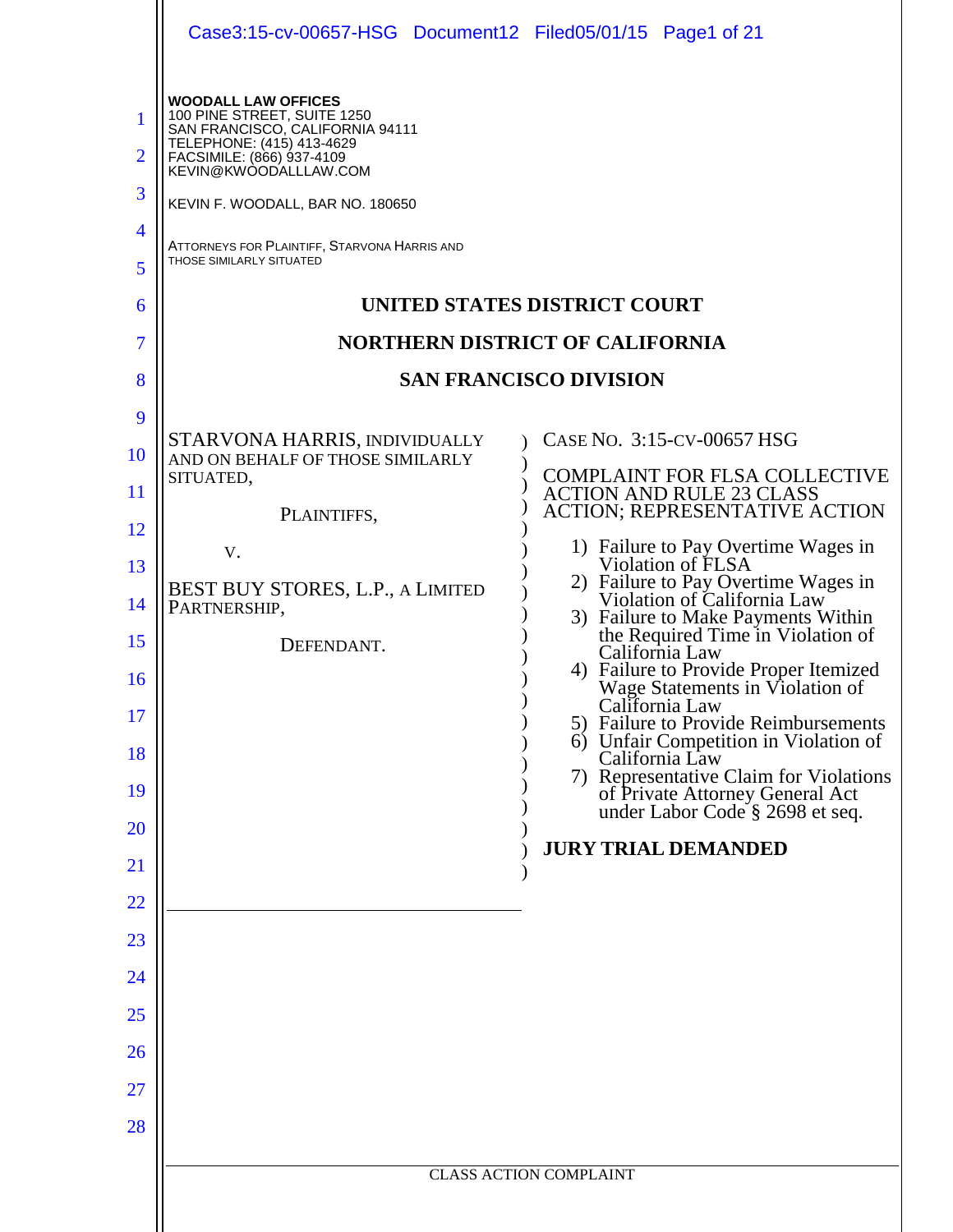1 2 Plaintiff, Starvona Harris, on behalf of herself and others similarly situated, makes the following allegations against Defendant, Best Buy Stores, L.P.

3

## **I. NATURE OF ACTION AND INTRODUCTORY STATEMENT**

4 5 6 7 8 9 10 11 12 13 14 15 1. Plaintiff STARVONA HARRIS ("PLAINTIFF") brings this collective action and class action against Defendant BEST BUY STORES, L.P. ("DEFENDANT") for engaging in systematic violations of wage and hour laws. On information and belief, DEFENDANT has failed to pay PLAINTIFF and other current and former non-exempt employees overtime wages in violation of the California Labor Code, Industrial Welfare Commission Wage Orders (the "IWC Wage Orders") and the Fair Labor Standards Act ("FLSA"), all of which contribute to DEFENDANT'S deliberate unfair competition. In addition, on information and belief, DEFENDANT has failed to provide PLAINTIFF and its current and former non-exempt California employees with proper wage statements, failed to pay the same employees all wages due upon their discharge or resignation, and failed to reimburse employees for all business expenses, all in violation of the California Labor Code.

16 17 18 19 20 21 22 23 24 25 26 2. On behalf of other current and former non-exempt employees who were employed by DEFENDANT throughout the United States, PLAINTIFF asserts claims for failure to pay overtime wages as a collective action pursuant to 29 U.S.C. § 216(b). On behalf of other current and former non-exempt employees who were employed by DEFENDANT in California, PLAINTIFF asserts claims for failure to pay overtime wages, failure to provide proper wage statements, failure to pay all wages due upon their discharge or resignation, failure to reimburse for business related expenses, and unfair competition as a class action pursuant to Rule 23 of the Federal Rules of Civil Procedure. PLAINTIFF seeks all damages, restitution, statutory penalties, civil penalties and other relief to which she and other similarly situated current and former non-exempt employees of DEFENDANT are entitled under the FLSA and California law.

27

28

#### **II. JURISDICTION**

- 3. The Court has federal question jurisdiction over this matter pursuant to 28 U.S.C.
	-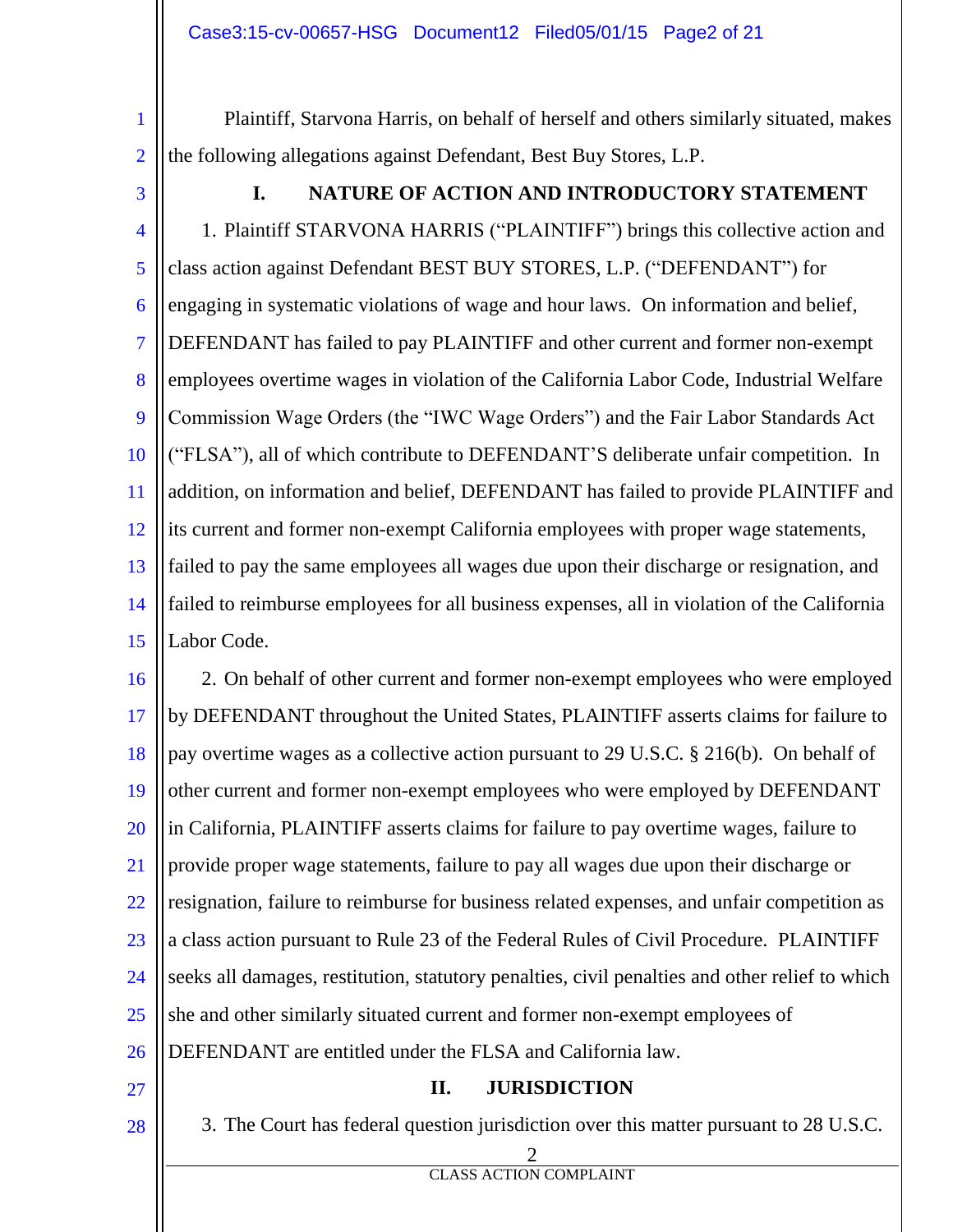1 2 3 4 § 1331 and 29 U.S.C. § 216(b), as PLAINTIFF asserts claims under the FLSA. The Court also has supplemental jurisdiction over the state law claims under 28 U.S.C. § 1367 because the relationship between the federal and state claims is such that they form part of the same case or controversy under Article III of the United States Constitution.

5

#### **III. VENUE**

6 7 8  $\mathbf Q$ 10 11 12 13  $14$ 15 4. Venue is proper in the Northern District of California under 28 U.S.C. § 1391(c)(2), as DEFENDANT is subject to the court's personal jurisdiction and has minimal contacts with this District. DEFENDANT conducts business by selling goods and services, along with employing individuals to provide those goods and services, within the Northern District of California. In addition, venue is proper under 28 U.S.C. § 1391(b)(2) because a substantial part of the events or omissions underlying the claims in this case occurred in the Northern District of California including, but not limited to, PLAINTIFF and a portion of the putative class were employed to work, performed work and on information and belief were not paid wages and not reimbursed for business expenses in the Northern District of California.

16

#### **IV. INTRADISTRICT ASSIGNMENT**

17 18 19 20 5. Pursuant to Local Rule 3-2(d), assignment to the San Francisco Division is appropriate because this action arose and a substantial part of the events and omissions giving rise to the claims occurred in the county of San Francisco and other counties set forth under that rule.

21

26

### **V. PARTIES**

22 23  $24$ 25 6. Plaintiff Starvona Harris is and at all relevant times was a resident of Oakland, California. From in or about October, 2013 until September, 2014, Plaintiff Starvona Harris was employed by DEFENDANT and performed services at one of DEFENDANT'S stores located in San Francisco, California including, but not limited to,

selling merchandise in DEFENDANT'S appliance department.

27 28 7. At all relevant times, PLAINTIFF was a non-exempt employee of DEFENDANT. Furthermore, PLAINTIFF is an "aggrieved employee" within the meaning of Labor Code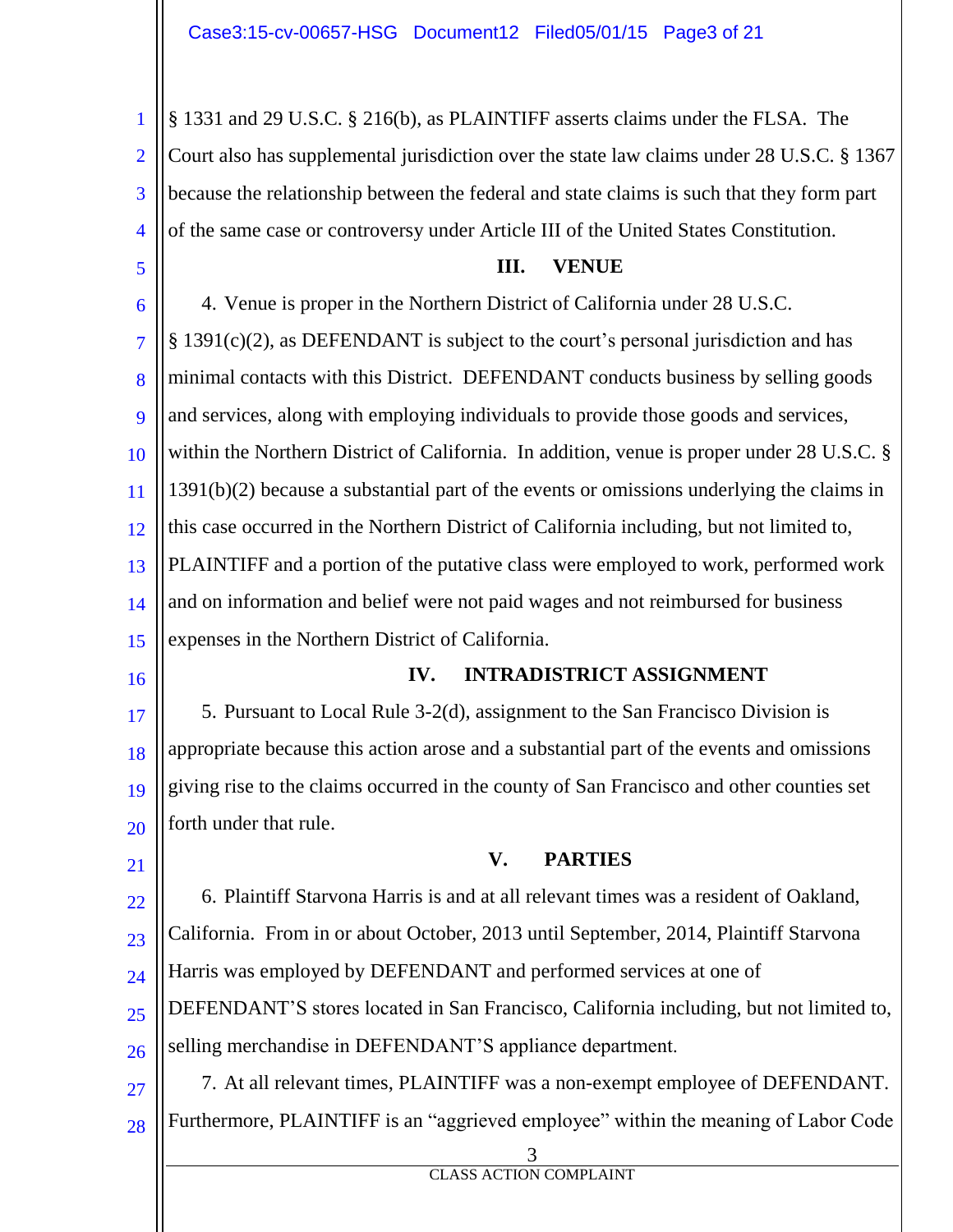1 2 3 4 5 6 7 8  $\mathbf Q$ 10 11 § 2699(c) because she was employed by DEFENDANT and suffered the Labor Code violations in common with former or current non-exempt employees of DEFENDANT. 8. At all relevant times, DEFENDANT Best Buy Stores, L.P. was a Virginia Limited Partnership with its principal place of business and headquarters in the State of Minnesota. DEFENDANT Best Buy Stores, L.P. was the employer of PLAINTIFF and other similarly situated current and former non-exempt employees, as defined in the California Labor Code, Industrial Welfare Commission Wage Orders and FLSA. DEFENDANT sells merchandise to consumers throughout the United States, such as televisions, appliances, computers and other items. DEFENDANT also provides services for consumers throughout the United States including, but not limited to, installations and computer troubleshooting.

12

#### **VI. FLSA COLLECTIVE ACTION ALLEGATIONS**

13 14 15 16 17 9. PLAINTIFF'S claim for failure to pay overtime wages in violation of the FLSA is brought as a collective action pursuant to 29 U.S.C. § 216(b) on behalf of herself and other current and former non-exempt employees of DEFENDANT who were employed by DEFENDANT anywhere in the United States (collectively "DEFENDANT'S current and former non-exempt employees").

18 19 20 21 22 23 24 25 10. At all relevant times, including the last three years, PLAINTIFF and other current and former non-exempt employees of DEFENDANT have been similarly situated in that, on information and belief, they have not been paid overtime wages for all hours worked in excess of 40 hours per week. At all relevant times, PLAINTIFF and other current and former non-exempt employees of DEFENDANT have been subjected to DEFENDANT'S common practices, policies, programs, procedures and plans, which have resulted in the willful failure by DEFENDANT to pay overtime wages in violation of the FLSA.

26 27 28 11. Although the names and addresses of the other current and former nonexempt employees of DEFENDANT are not yet known to PLAINTIFF, they are readily ascertainable from the records maintained by DEFENDANT and believed to be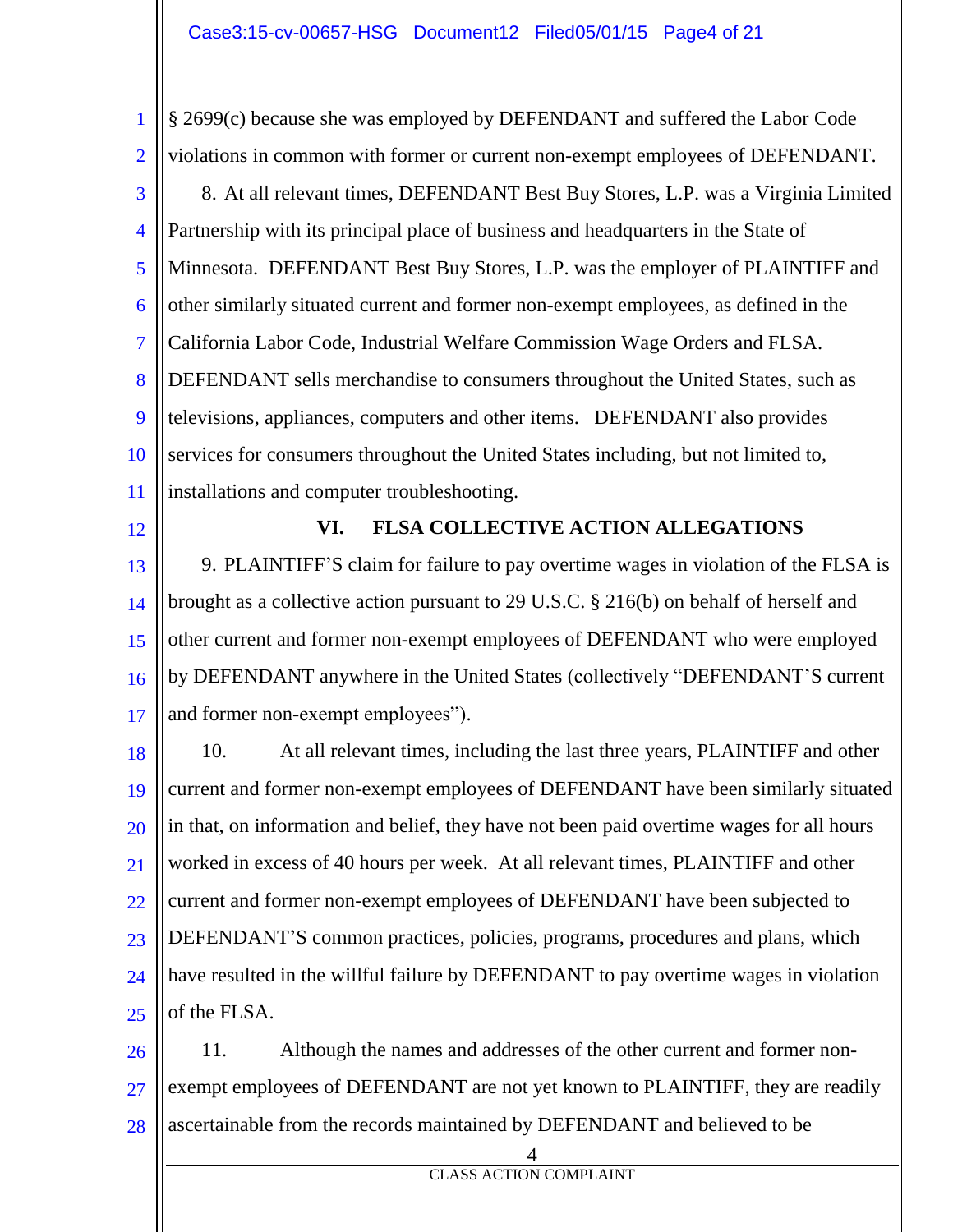1 2 3 4 5 6 7 8  $\mathbf Q$ 10 11 numerous, greater than 1000 current and former employees. As PLAINTIFF has the same claims and damages of DEFENDANT'S other current and former employees, their claims are typical of the putative collective action class, and common issues predominate including, but not limited to, whether they were paid all overtime wages due to DEFENDANT'S common policies and practices. PLAINTIFF and her counsel will adequately represent the putative collective action because their interests are not adverse to DEFENDANT'S other current and former employees, and PLAINTIFF'S counsel are experienced in class action litigation. Notice of this action and the right to "opt-in" as a plaintiff for the purpose of PLAINTIFF'S collective action can be given to the other current and former non-exempt employees via first class mail at their last known address known by DEFENDANT.

12 13 14 15 16 17 12. Attached hereto as Exhibit 1 is the signed consent forms of PLAINTIFF to be a party to the collective action brought by her under the FLSA. PLAINTIFF is informed and believes and thereon alleges that, upon being given notice of her rights, many other current and former non-exempt employees of DEFENDANT will likewise consent to join as plaintiffs in the collective action brought by PLAINTIFF against DEFENDANT.

18

#### **VII. CALIFORNIA CLASS ACTION ALLEGATIONS**

19 20 21 22 23 24 25 13. PLAINTIFF brings her California state law claims on behalf of herself and all other similarly situated current and former non-exempt employees of DEFENDANT who worked in California (collectively, the "California Class") as a class action pursuant to Rule 23 of the Federal Rules of Civil Procedure. The members of the California Class are part of the Wage Statement Subclass, the Overtime Wage Subclass, Waiting Time Subclass, the Unreimbursed Expenses Subclass and/or the UCL Subclass, which are defined as follows:

26 27 28 **California Class:** All persons who, at any time since the date four years before the filing of the complaint in this action ("Relevant Time Period"), were employed by DEFENDANT anywhere in California as non-exempt employees.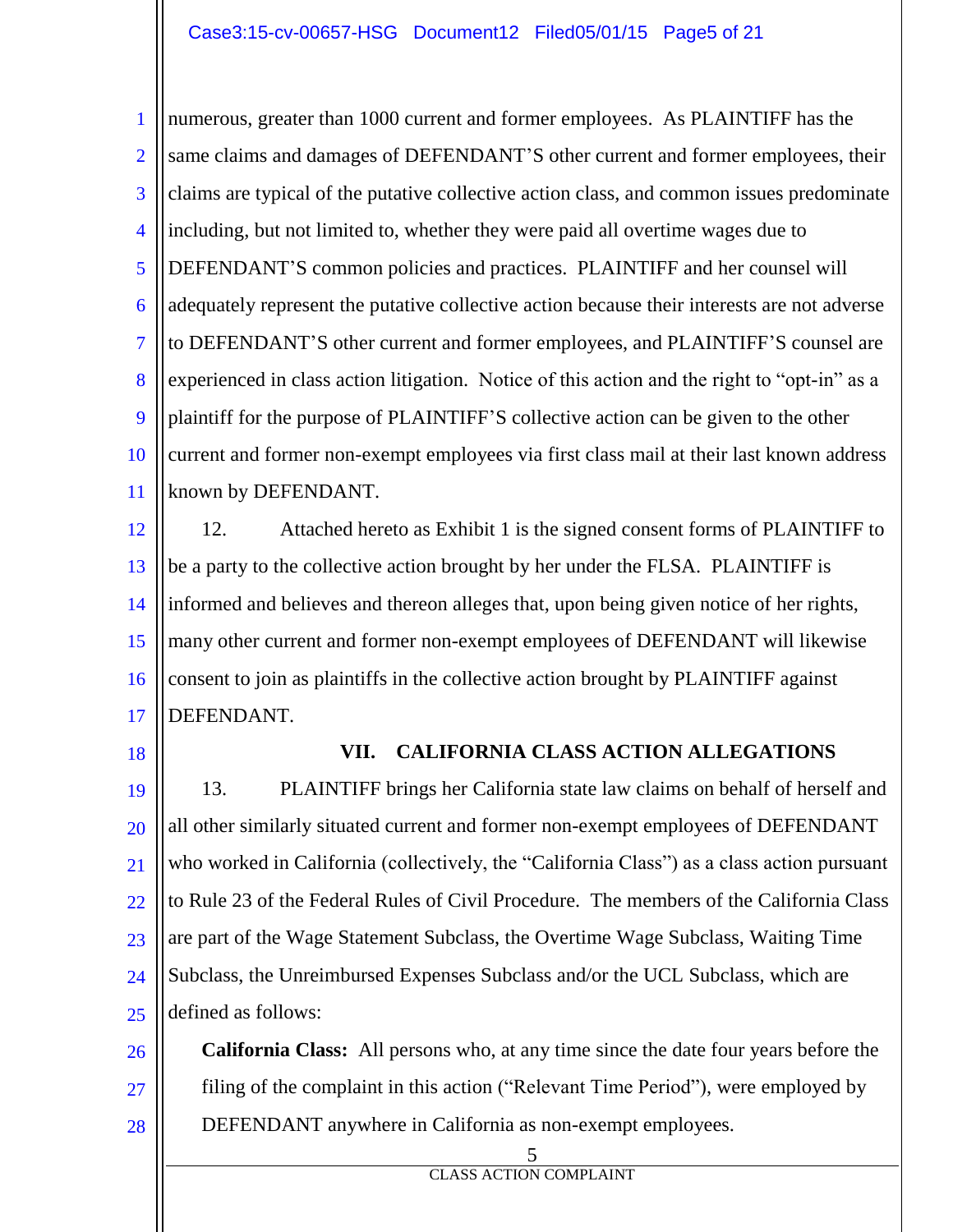1

2

3

**Wage Statement Subclass:** All members of the California Class who, during the applicable limitations period, did not receive accurate itemized wage statements as required by Labor Code § 226.

4 5 6 7 **Overtime Wage Subclass:** All members of the California Class who, during the Relevant Time Period, worked in excess of eight (8) hours per day and/or in excess of forty (40) hours per week, and who did not receive overtime pay at the requisite overtime rates of pay.

8  $\mathbf Q$ 10 **Waiting Time Subclass:** All members of the California Class who, during the applicable limitations period, did not receive all wages due in a timely manner as required by Labor Code §§ 201-204.

11 12 13 **Unreimbursed Expenses Subclass:** All members of the California Class who, during the applicable limitations period, did not have their business related expenses reimbursed as required by Labor Code § 2802.

14 15 16 17 **UCL Subclass:** All members of the California Class who, during the Relevant Time Period, are owed restitution in the form of wages earned and unpaid and unreimbursed expenses as a result of DEFENDANT'S uniform pay policies and procedures.

18 19 20 14. PLAINTIFF reserves the right under the Federal Rules of Civil Procedure and other applicable authority to amend or modify the class description with greater specificity or further division into subclasses or limitation to particular issues.

21 22 23 15. PLAINTIFF'S California state law claims are brought and may be maintained as a class action under Rule 23(a), (b)(3) of the Federal Rules of Civil Procedure.

24 25 26 27 28 a. **Numerosity**. The California Class members are so numerous that individual joinder of all of them as plaintiffs is impractical. While the exact number of California Class members is unknown to PLAINTIFF at this time, PLAINTIFF is informed and believes and thereon allege that there are hundreds or thousands of members in the California Class and each of its subclasses.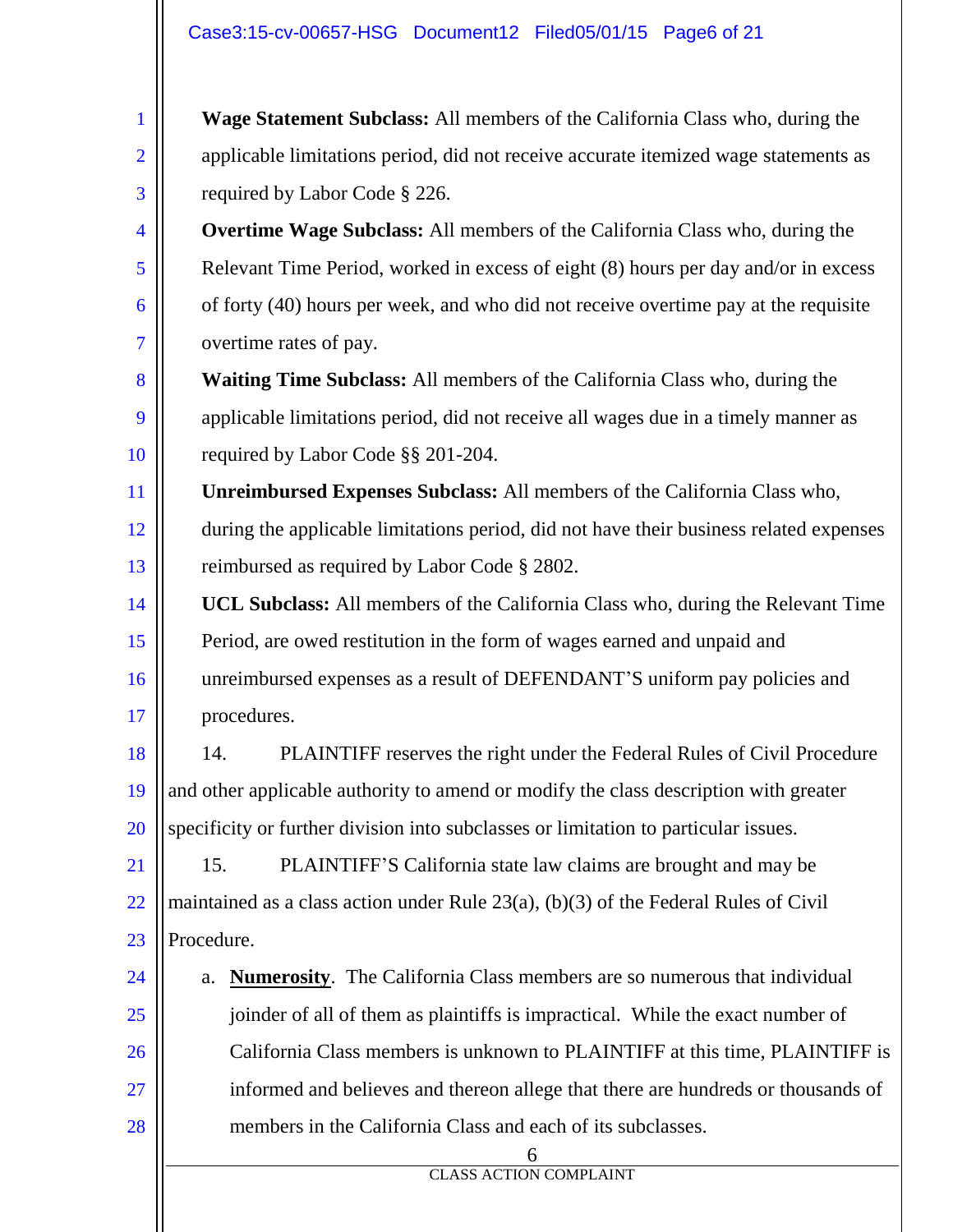# Case3:15-cv-00657-HSG Document12 Filed05/01/15 Page7 of 21

| $\mathbf{1}$   |    | b. <b>Commonality</b> . There are questions of law or fact common to California Class |
|----------------|----|---------------------------------------------------------------------------------------|
| $\overline{2}$ |    | members. Indeed, common issues of fact and law predominate over individual            |
| 3              |    | issues. These common questions include, but are not limited to, the following:        |
| $\overline{4}$ |    | 1. Whether DEFENDANT failed to pay California Class members for all                   |
| 5              |    | overtime wages at the legally required and applicable regular rate of pay for         |
| 6              |    | each hour worked in excess of eight (8) hours per day or forty (40) hours per         |
| $\overline{7}$ |    | week;                                                                                 |
| 8              |    | 2. Whether DEFENDANT failed to provide to California Class members and                |
| 9              |    | maintain for at least three years accurate itemized wage statements, itemizing        |
| 10             |    | the correct gross and net wages earned, the total hours worked, the correct           |
| <sup>11</sup>  |    | rates of pay and the correct hours worked at each rate of pay, among other            |
| 12             |    | things required by Labor Code § 226;                                                  |
| 13             |    | 3. Whether DEFENDANT failed to pay California Class members all wages                 |
| 14             |    | earned upon their discharge or resignation of employment as required by               |
| 15             |    | Labor Code §§ 201-203;                                                                |
| 16             |    | 4. Whether DEFENDANT failed to reimburse California Class Members for all             |
| 17             |    | business related expenses; and                                                        |
| 18             |    | 5. Whether DEFENDANTS engaged in unlawful and unfair wage and hour                    |
| 19             |    | practices in violation of the California Labor Code, Business & Professions           |
| 20             |    | Code § 17200 and IWC Wage Orders.                                                     |
| 21             |    | c. Typicality. PLAINTIFF is a member of the California Class, and her claims are      |
| 22             |    | typical of the claims of the other California Class members who PLAINTIFF             |
| 23             |    | seeks to represent. PLAINTIFF suffered the same kinds of injuries suffered by         |
| 24             |    | other California Class members and seeks the same kind of relief sought by other      |
| 25             |    | California Class members.                                                             |
| 26             | d. | <b>Adequate Representation.</b> PLAINTIFF will adequately and fairly protect the      |
| 27             |    | interests of the members of the California Class. PLAINTIFF has no interests          |
| 28             |    | adverse to the interests of the absent California Class members. PLAINTIFF is         |
|                |    | <b>CLASS ACTION COMPLAINT</b>                                                         |
|                |    |                                                                                       |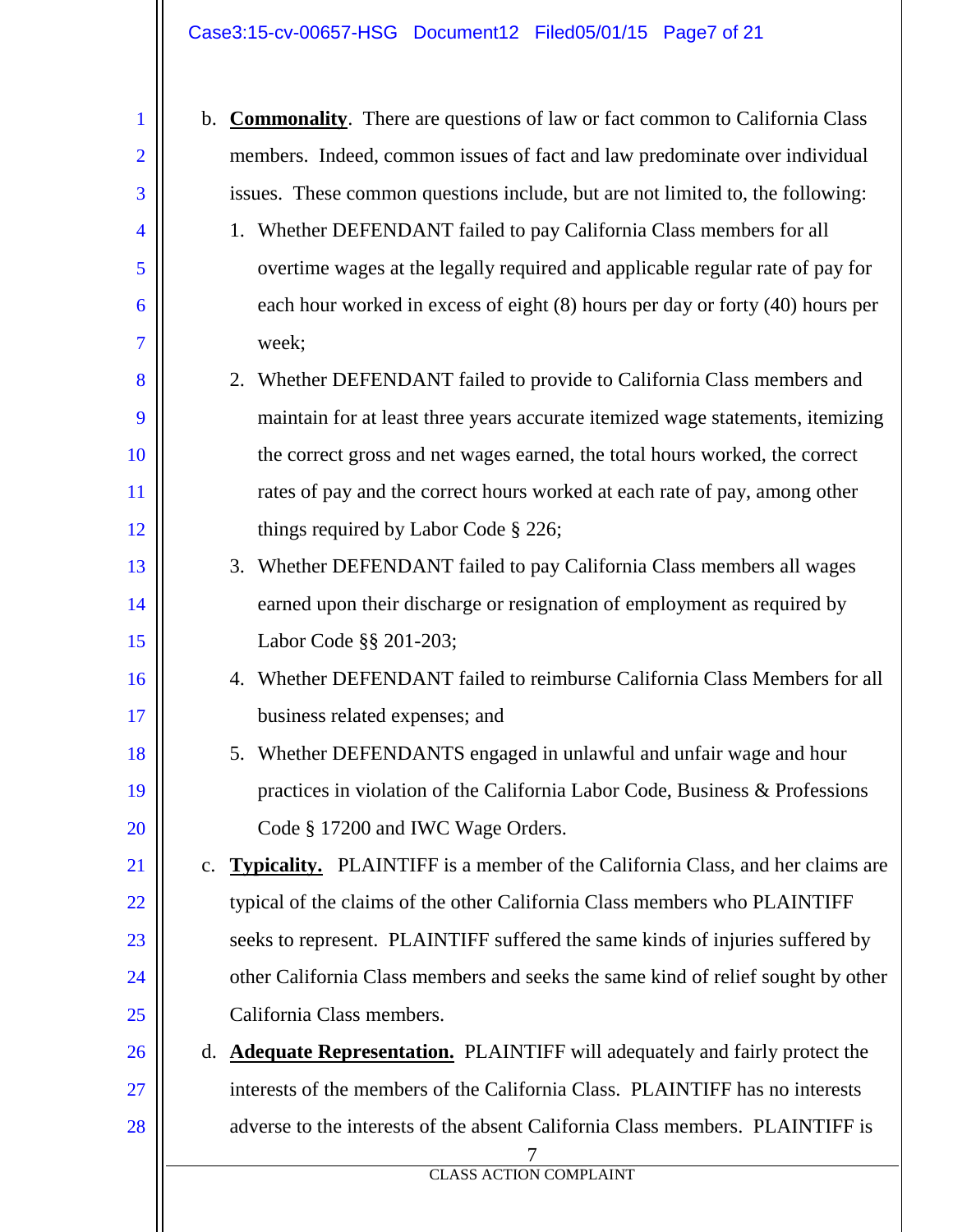1 2 represented by legal counsel with substantial class action experience in civil litigation and employment law.

3 4 5 6 7 8  $\mathbf Q$ 10 11 12 13 14 15 16. This case is brought and may be maintained as a class action under Rule 23(b)(3) of the Federal Rules of Civil Procedure. Questions of law or fact common to class members predominate over any questions affecting only individual members, and a class action is superior to other available methods for the fair and efficient adjudication of the controversy. Class action treatment will allow a large number of similarly situated employees to prosecute their common claims in a single forum, simultaneously, efficiently, and without the unnecessary duplication of effort and expense that numerous individual actions would require. Further, the monetary amounts due to many individual members are likely to be relatively small, and the burden and expense of individual litigation would make it difficult or impossible for individual California Class members to seek and obtain relief. A class action will serve an important public interest by permitting employees harmed by DEFENDANT'S unlawful practices to effectively pursue recovery of the sums owed to them.

16

#### **VIII. FACTUAL ALLEGATIONS**

8 17 18 19 20 21 22 23 24 25 26 27 28 17. PLAINTIFF and current and former non-exempt employees of DEFENDANT sold merchandise, performed services and other tasks for DEFENDANT. They were paid an hourly rate of pay for the work performed, along with a nondiscretionary bonus. Although the bonus should have been taken into account when determining the regular rate of pay for overtime purposes, on information and belief DEFENDANT failed to do so. This resulted in PLAINTIFF and current and former nonexempt employees of DEFENDANT not receiving all overtime compensation due to them. For example, although PLAINTIFF earned a bonus for fiscal month June, 2015, which was from approximately June 1, 2014 until July 5, 2014, and worked overtime hours during the pay periods in that fiscal month, on information and belief she did not receive an overtime premium for the bonus worked during that fiscal month. Equally important, on information and belief, DEFENDANT failed to pay to PLAINTIFF and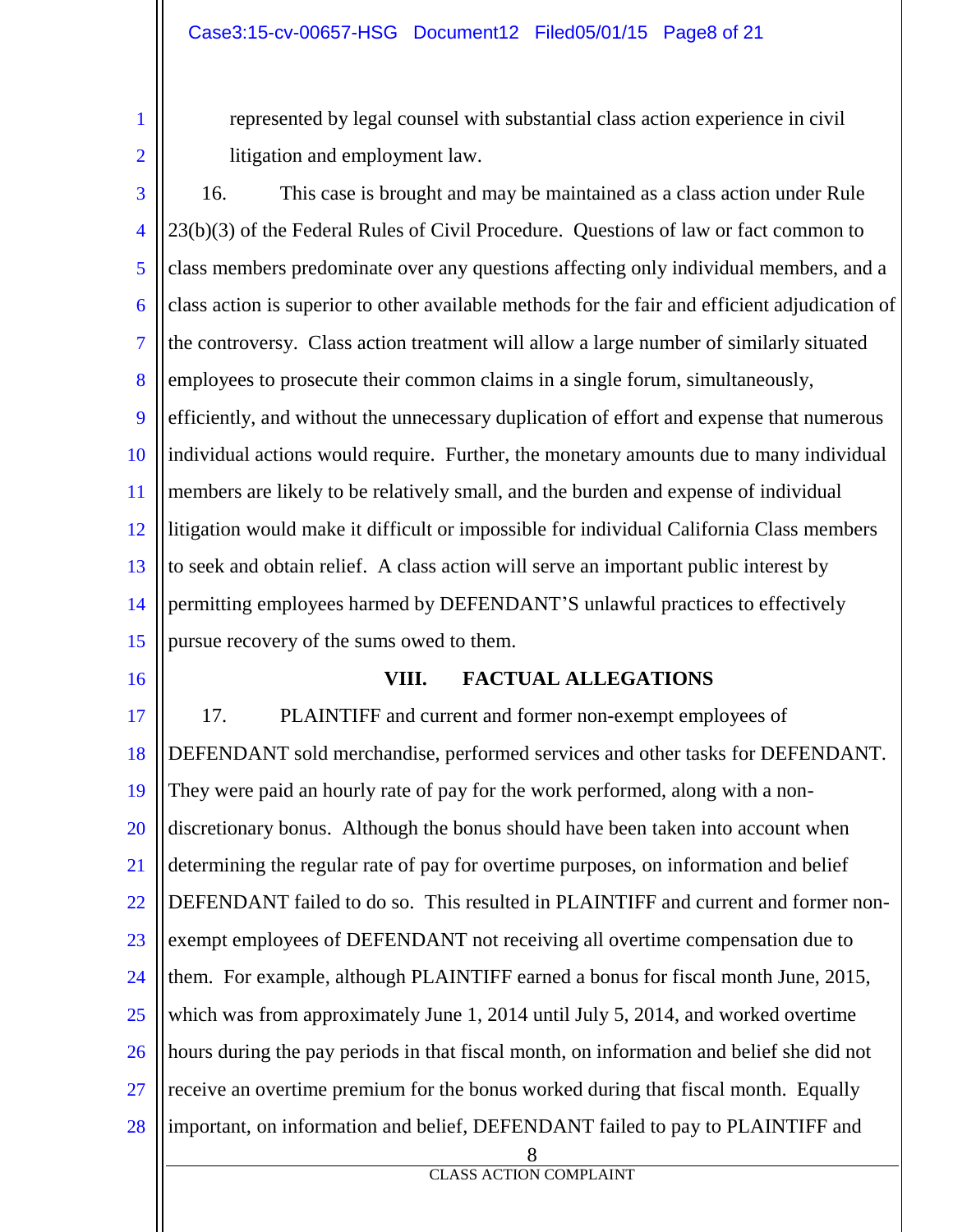#### Case3:15-cv-00657-HSG Document12 Filed05/01/15 Page9 of 21

1 2 3 4 5 current and former non-exempt employees of DEFENDANT the earned bonuses during the pay periods they were earned, the subsequent pay period or as soon as practicable, in violation of Labor Code § 204 and 29 C.F.R. § 778.106. As a result, DEFENDANT failed to pay PLAINTIFF and other current and former non-exempt employees sufficient overtime wages under the Labor Code and the FLSA.

6 7 8  $\mathbf Q$ 10 18. On information and belief, DEFENDANT violated California Labor Code § 2802 by failing to reimburse PLAINTIFF and other current and former non-exempt employees for business related expenses including, but not limited to, internet service, cell phone plans, cell phones, PDAs and other devices, which were necessary businessrelated expenses.

11 12 13 14 15 16 17 19. On information and belief, DEFENDANT did not provide proper wage statements to PLAINTIFF and other current and former non-exempt employees of DEFENDANT. On further information and belief, the wage statements did not list the correct gross and net wages due, the correct hourly rates of pay and the number of hours worked at those rates of pay, an identification number for the employee or last four digits of the employee's social security number, and the correct total hours worked, among other things required by Labor Code § 226.

18 19 20 20. On information and belief, when PLAINTIFFS and other former nonexempt employees of DEFENDANTS were discharged or resigned, DEFENDANTS did not pay them all wages due including, but not limited to, unpaid overtime wages.

# **X. CAUSES OF ACTION**

#### **FIRST CAUSE OF ACTION FAILURE TO PAY OVERTIME WAGES UNDER THE FLSA (Violation of 29 U.S.C. §207 et seq.)**

#### **(By PLAINTIFF, on behalf of herself and DEFENDANT'S current and former non-exempt employees)**

26 21. PLAINTIFF incorporates the foregoing paragraphs as though fully set forth

#### 27 herein.

21

22

23

24

25

28

9 22. At all relevant times, PLAINTIFF and DEFENDANT'S current and former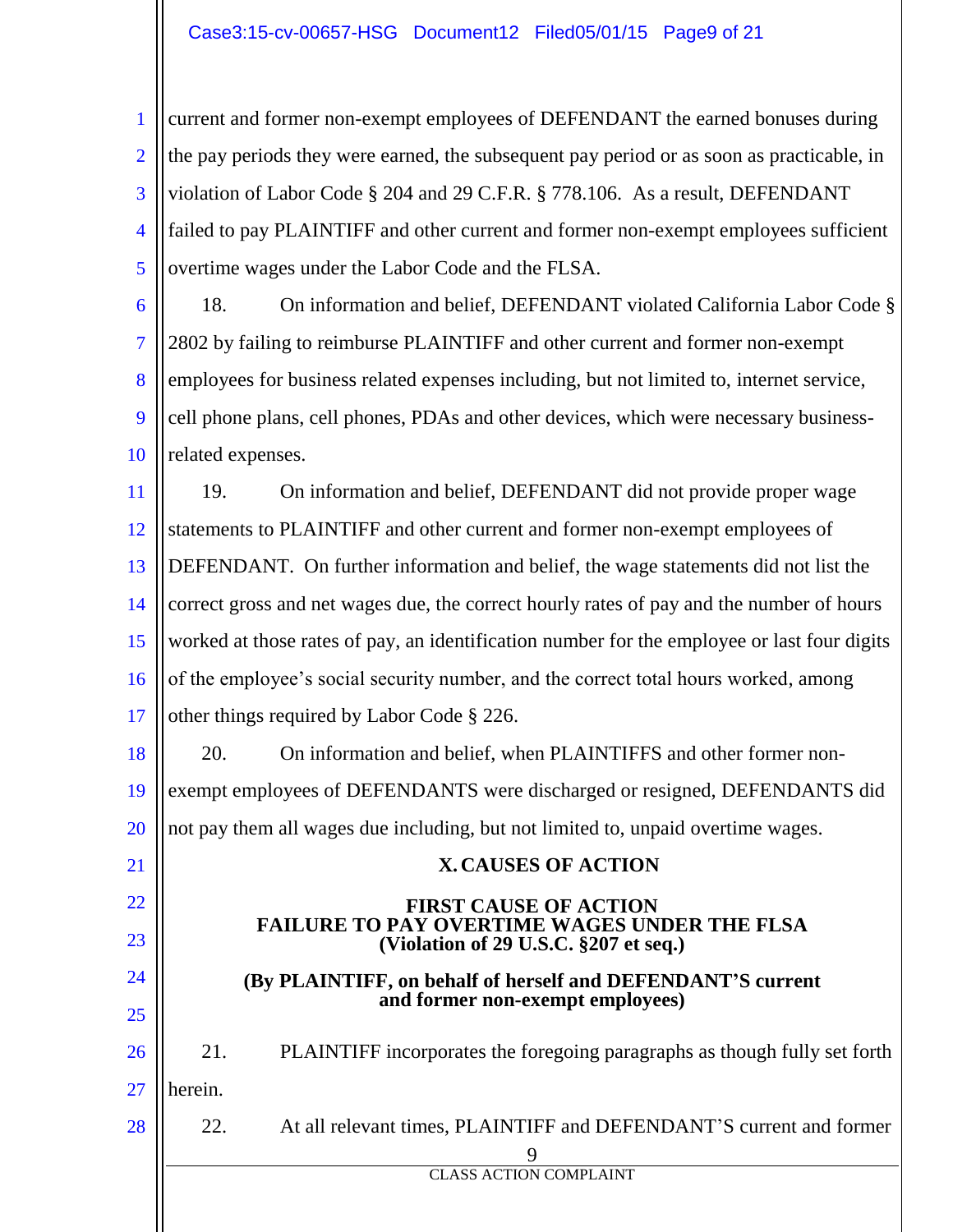#### Case3:15-cv-00657-HSG Document12 Filed05/01/15 Page10 of 21

1 2 3 non-exempt employees were "employees" of DEFENDANTS under the FLSA, 29 U.S.C. § 201 et seq, and DEFENDANT was and continues to be an "employer" engaged in interstate commerce within the meaning of the FLSA.

4 5 6 23. Under 29 U.S.C. § 207 et seq., PLAINTIFF and DEFENDANT'S current and former non-exempt employees were entitled to overtime wages at the rate of 1 and 1.5 times their regular rate for hours worked in excess of 40 per workweek.

7 8  $\mathbf Q$ 10 11 12 24. On information and belief, DEFENDANT operated under a common policy and plan of willfully, regularly, and repeatedly failing and refusing to pay PLAINTIFF and DEFENDANT'S current and former non-exempt employees overtime compensation at the rates required by the FLSA, 29 U.S.C. § 207 for work performed in excess of forty (40) hours per workweek to which PLAINTIFF and DEFENDANT'S current and former non-exempt employees are entitled.

13 14 15 16 25. On information and belief, as a result of DEFENDANT'S unlawful conduct, PLAINTIFF and DEFENDANT'S current and former non-exempt employees have suffered damages in an amount not yet known, but subject to proof after discovery, to the extent they have not been paid all overtime wages earned.

17 18 19 20 21 22 23 24 25 26. Pursuant to 29 U.S.C. §§ 207, 216 et seq., PLAINTIFF and DEFENDANT'S current and former non-exempt employees are entitled to recover the full amount of their unpaid overtime wages, interest thereon, reasonable attorney's fees, liquidated damages, and costs of suit, which PLAINTIFF seeks on behalf of herself and DEFENDANT'S current and former non-exempt employees. As PLAINTIFF has not received all records and information from DEFENDANT, the full amount of her unpaid overtime wages is not currently known. PLAINTIFF reserves the right to amend the Complaint after additional discovery is conducted regarding the amount of unpaid overtime wages sought.

> 10 CLASS ACTION COMPLAINT

- 26
- 27

28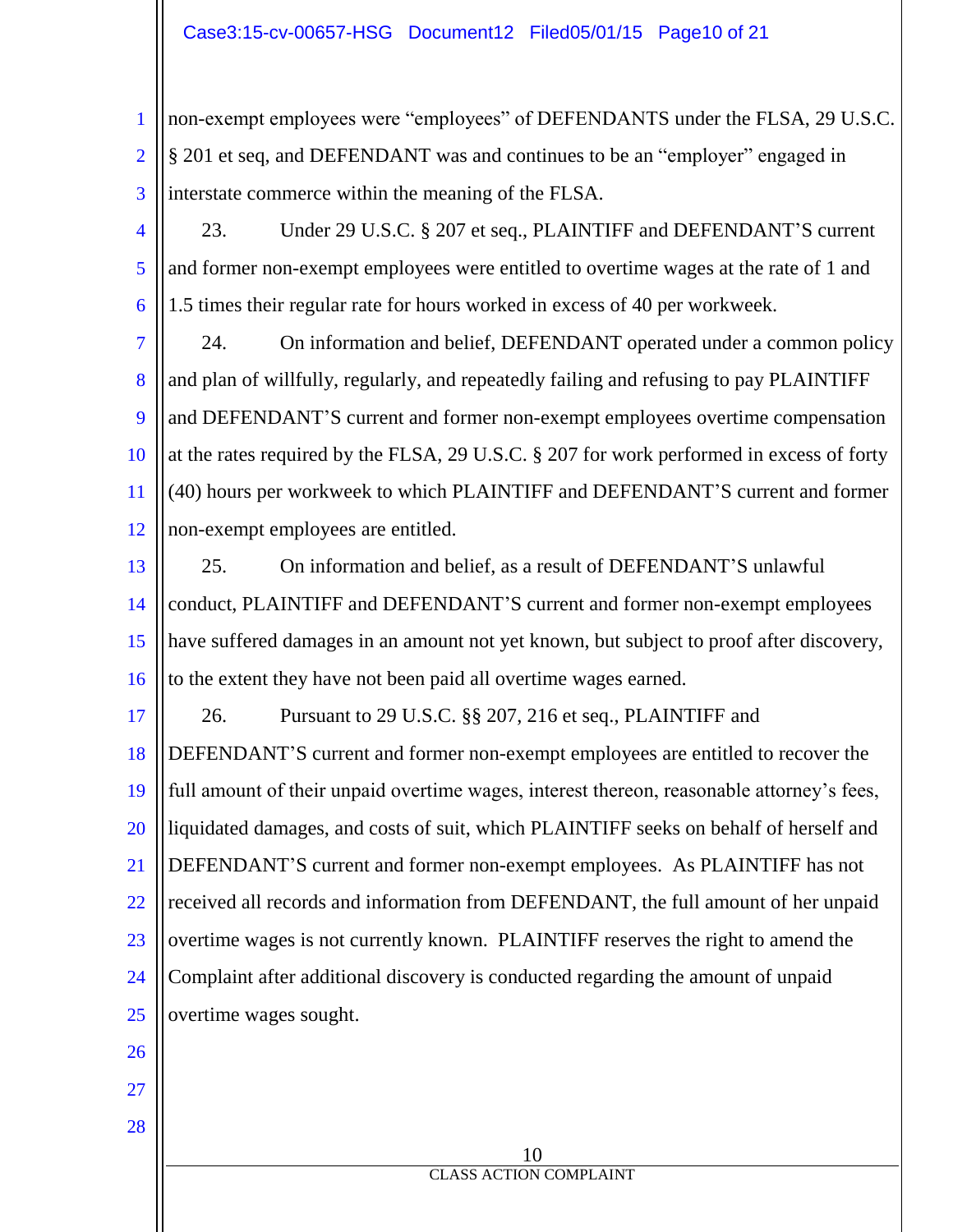11 CLASS ACTION COMPLAINT 1 2 3 4 5 6 7 8  $\mathbf Q$ 10 11 12 13 14 15 16 17 18 19 20 21 22 23 24 25 26 27 28 **SECOND CAUSE OF ACTION FAILURE TO PAY OVERTIME WAGES (Violation of Labor Code §§ 204, 510 and 1198) (By PLAINTIFF, on behalf of herself and the California Class)** 27. PLAINTIFF realleges and incorporates by the foregoing paragraphs as though fully set forth herein. 28. PLAINTIFF and the California Class members were "non-exempt" employees of DEFENDANT who did not receive proper protections and benefits of the laws governing payment of overtime wages. 29. During the time of PLAINTIFF'S and the California Class members' employment with DEFENDANT, they were not exempt from receiving overtime compensation and were entitled to receive overtime compensation under Labor Code §§ 204, 510, and 1198 and IWC Wage Orders for any and all work performed in excess of 8 hours per day, and/or for any and all work performed in excess of 40 hours per week. 30. On information and belief, DEFENDANT knowingly and willfully failed to pay PLAINTIFF and the California Class members all overtime compensation owed to them, including: (a) 1.5 times their regular rate of pay for hours worked in excess of 8 hours per day and 40 hours per week and during the first 8 hours worked on the seventh day of a workweek; and (b) 2 times their regular rate of pay for all hours worked in excess of 12 hours per day and for any work performed in excess of 8 hours on any seventh day of a workweek. 31. On information and belief, as a direct result, PLAINTIFF and the California Class members have suffered and continue to suffer, substantial losses related to the use and enjoyment of such wages, lost interest on such wages and expenses and attorney's fees in seeking to compel DEFENDANT to fully perform its obligations under state law, all to their respective damage in amounts according to proof at trial. PLAINTIFF, on behalf of herself and the California Class members, seeks to recover in a civil action the unpaid balance of the full amount of the unpaid overtime compensation, including Case3:15-cv-00657-HSG Document12 Filed05/01/15 Page11 of 21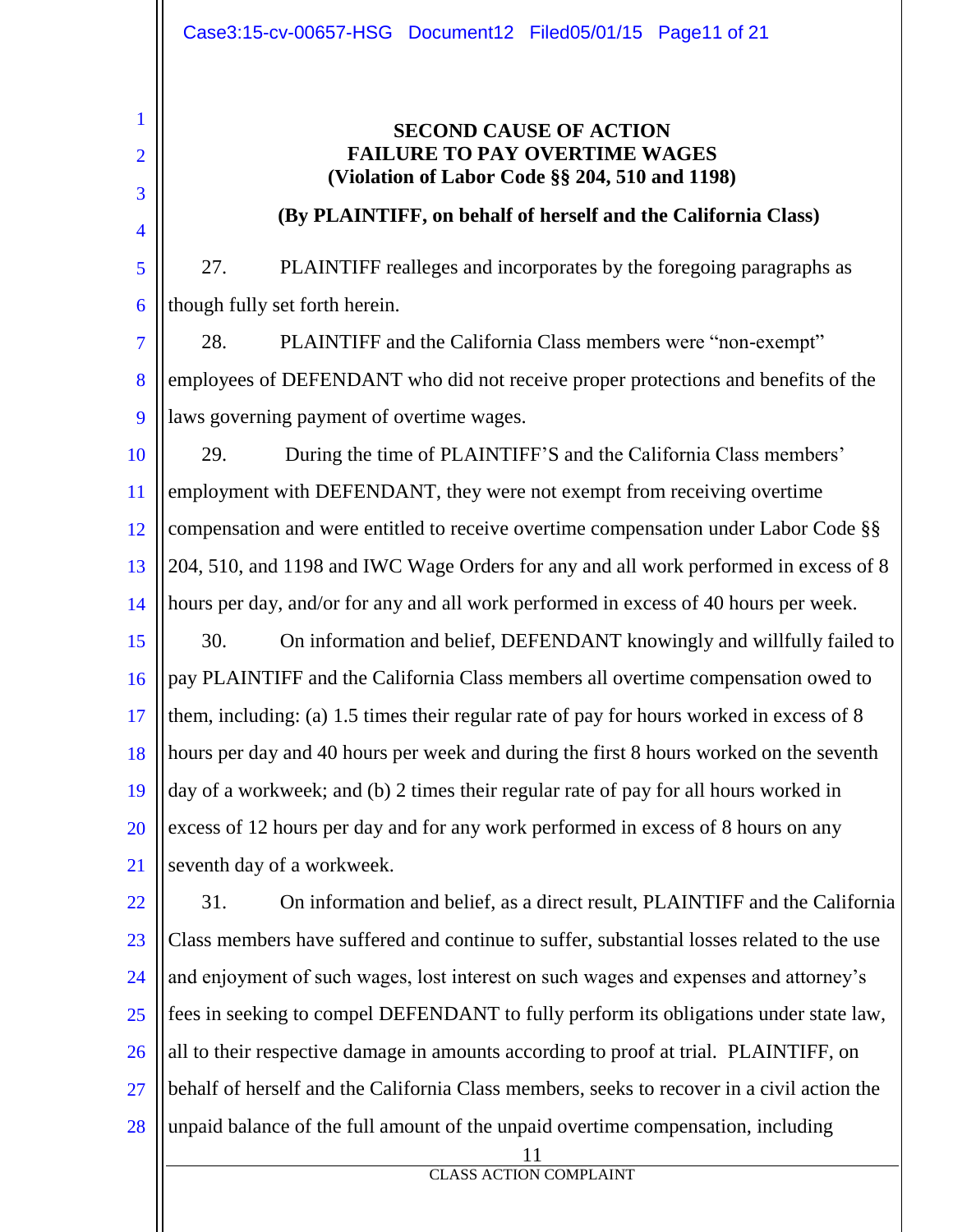1 2 interest thereon, reasonable attorney's fees, and costs of suit, and other remedies provided under the Labor Code.

#### **THIRD CAUSE OF ACTION FAILURE TO PAY WAGES WITHIN REQUIRED TIME (Violations of Labor Code §§ 201, 202 and 203)**

## **(By PLAINTIFF, on behalf of herself and the California Class)**

7 8 32. PLAINTIFF realleges and incorporates by this reference the foregoing paragraphs as though fully set forth herein.

9 10 11 12 13 14 33. Labor Code § 201 requires DEFENDANT to immediately pay any wages, without abatement or reduction, to any employee who is discharged. Labor Code § 202 requires DEFENDANTS to pay all wages earned and unpaid, without abatement or reduction, no later than 72 hours of receiving an employee's notice of intent to quit or immediately at the time of quitting if the employee provided at least 72 hours notice of intent to quit.

15 16 17 18 34. For a willful violation of Labor Code §§ 201 and/or 202, Labor Code § 203 causes the unpaid wages of the employee to continue as a penalty from the due date thereof at the same rate until paid, but the wages shall not continue for more than 30 days.

19 20 21 22 23 24 25 26 35. On information and belief, DEFENDANT willfully did not provide PLAINTIFF and California Class members, after their discharge or resignation, with all wages due and owing including, but not limited to, all overtime wages by the times specified by Labor Code § 201 or 202. Consequently, pursuant to Labor Code § 203, DEFENDANT owes PLAINTIFF and California Class members the above-described waiting time penalty, all in an amount to be shown according to proof at trial, which PLAINTIFF seeks on behalf of themselves and the California Class.

27

3

4

5

6

28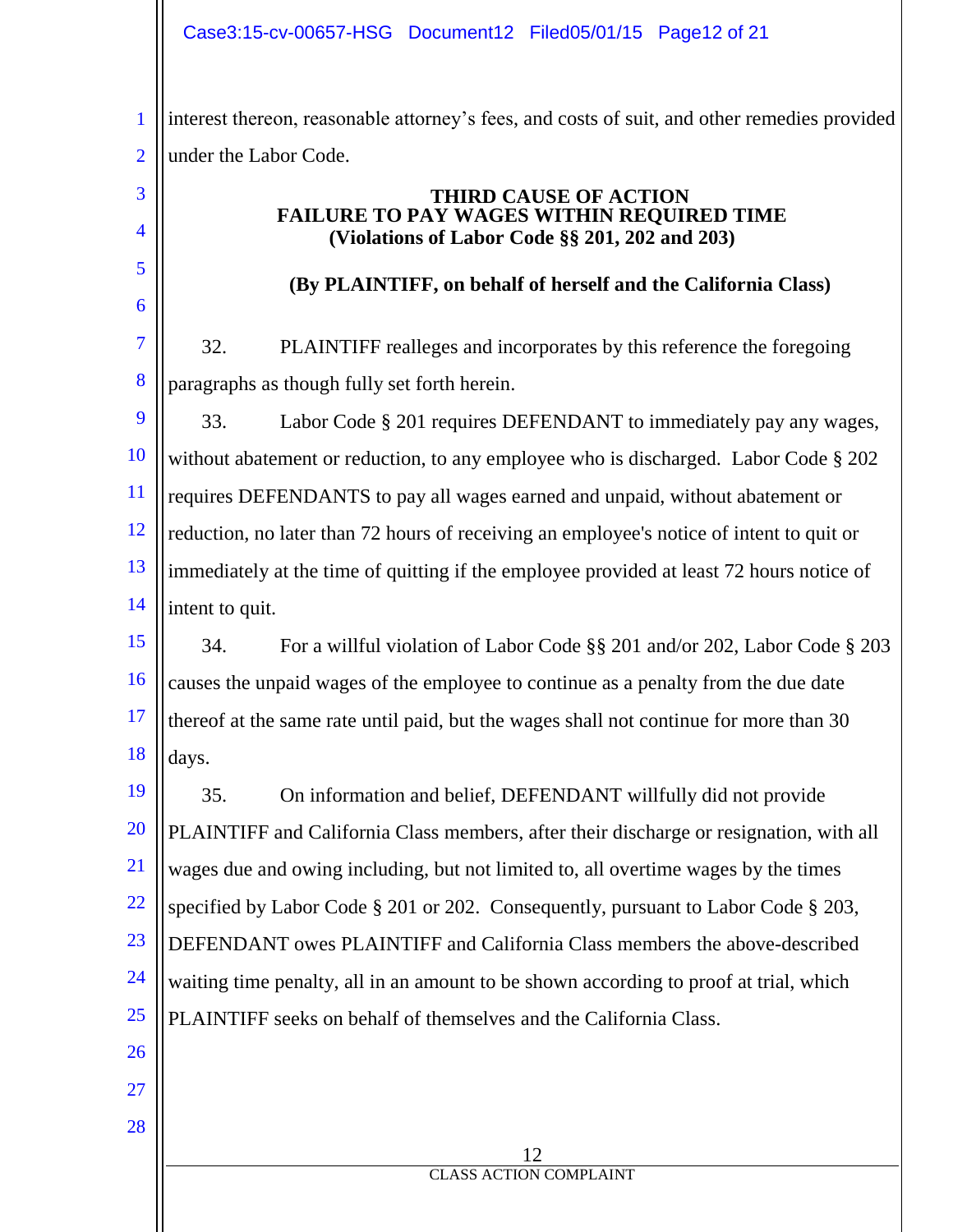1

2

3

4

### **FOURTH CAUSE OF ACTION FAILURE TO PROVIDE ITEMIZED WAGE STATEMENTS (Violation of Labor Code § 226)**

#### **(By PLAINTIFF, on behalf of herself and the California Class)**

5 6 36. PLAINTIFF realleges and incorporates the foregoing paragraphs as though fully set forth herein.

7 8 9 10 11 12 13 14 37. Labor Code § 226(a) requires that employers, including DEFENDANT, to furnish its employees with each wage payment an accurate, itemized writing that shows gross wages earned, total hours worked, all deductions, net wages earned, the inclusive dates of the period for which the employee is paid, the name and address of the legal entity that is the employer, the name of the employee and the portion of his or her social security number (or identification number) as required by law, and all applicable hourly rates in effect during the pay period and the corresponding number of hours worked at each hourly rate by the employee, among other things

15 16 17 18 19 20 21 38. On information and belief, DEFENDANT knowingly and intentionally failed to provide PLAINTIFF and California Class members with the above-described writing required by Labor Code § 226 through actions alleged herein including, but not limited to, a failure to provide total hours worked, correct gross and net wages earned, the number of hours worked at the correct hourly rates, the correct hourly rates of pay, and the last four digits of a social security number or employee identification number, among other things.

13 22 23 24 25 26 27 28 39. On information and belief, DEFENDANT'S failure to provide a proper writing deprived PLAINTIFF and California Class members with the ability to know, understand and question the calculation and rate of pay and hours used to calculate the wages paid by DEFENDANT. PLAINTIFF and California Class members, therefore, had no way to dispute the resulting miscalculation of wages, all of which resulted in an unjustified economic enrichment to DEFENDANT. DEFENDANT'S failure to provide the proper writing also required PLAINTIFF and California Class members to spend and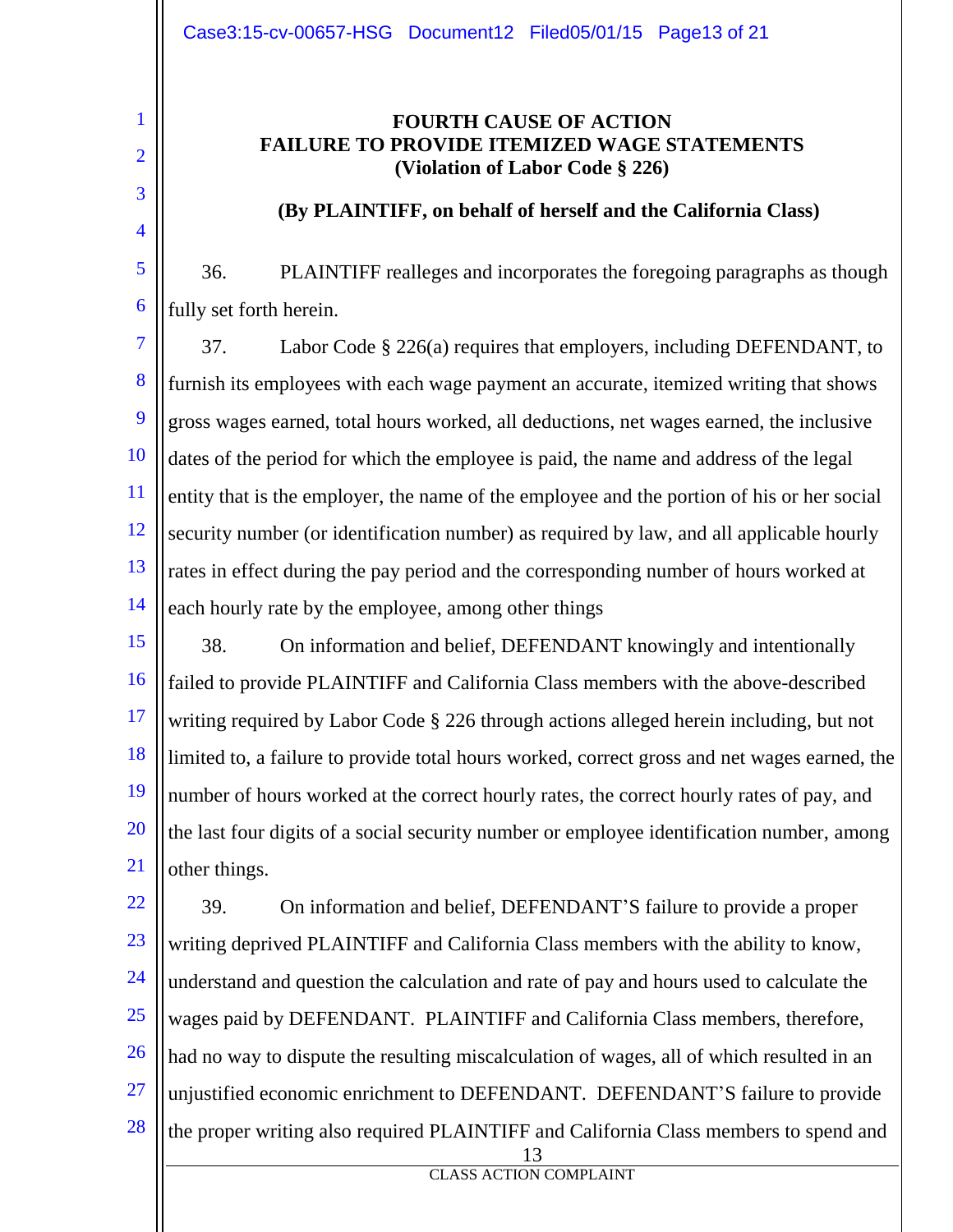14 CLASS ACTION COMPLAINT 1 2 3 4 5 6 7 8  $\mathbf Q$ 10 11 12 13 14 15 16 17 18 19 20 21 22 23 24 25 26 27 28 continue to spend attorney's fees and costs to determine the wages owed to them. As a direct result, PLAINTIFF and California Class members suffered and continue to suffer, substantial losses related to the use and enjoyment of such wages, lost interest on such wages and expenses and attorney's fees and costs in seeking to gather information and compel DEFENDANT to fully perform its obligation under state law, all to their respective damage in amounts according to proof at trial. 40. Labor Code § 226(e) requires DEFENDANT to pay the greater of all actual damages or fifty dollars (\$50.00) for the initial pay period in which a violation occurred, and one hundred dollars (\$100.00) per employee for each violation in subsequent pay periods, plus attorney's fees and costs, to PLAINTIFF and California Class members who were injured by DEFENDANT'S failure to comply with Labor Code § 226(a), which PLAINTIFF seeks on behalf of herself and the California Class. The exact amount of the applicable penalty is all in an amount to be shown according to proof at trial. **FIFTH CAUSE OF ACTION FAILURE TO REIMBURSE BUSINESS EXPENSES (Violation of Labor Code § 2802) (By PLAINTIFF, on behalf of herself and the California Class)** 41. PLAINTIFF realleges and incorporates by reference the foregoing paragraphs as though fully set forth herein. 42. Pursuant to California Labor Code Section 2802, an employer must indemnify its employees "for all necessary expenditures or losses incurred by the employee in direct consequence of the discharge of his or her duties . . . ." 43. On information and belief, PLAINTIFF and California class members made necessary expenditures and incurred losses as a direct consequence of the discharge of their duties and in obedience to the directions of DEFENDANT including, but not limited to, internet service, cell phone plans, cell phones, PDAs and other expenses. 44. On information and belief, DEFENDANT was responsible for reimbursing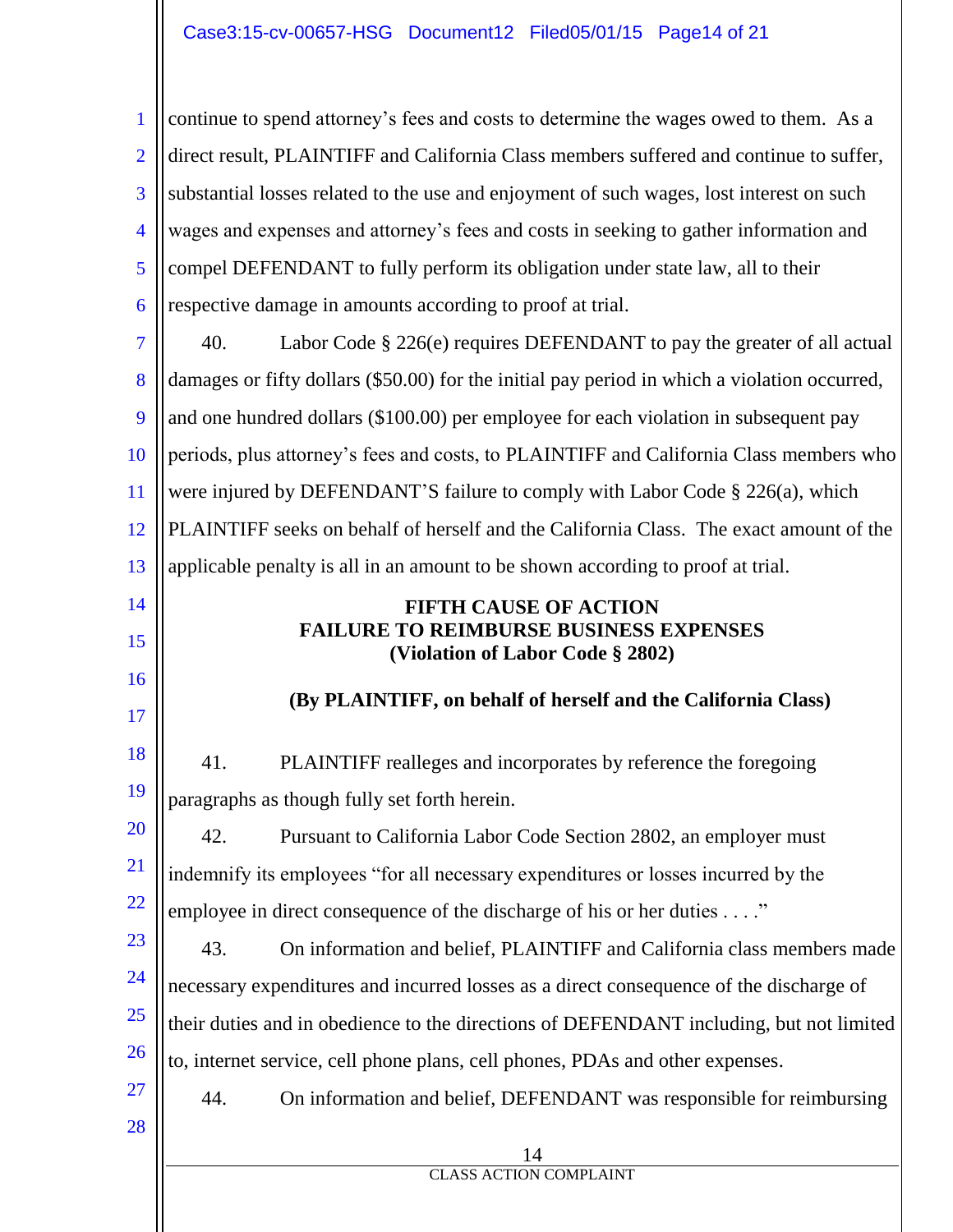1 2 PLAINTIFF and California class members for their expenditures and losses as a direct consequence of the discharge of their duties, but failed to do so.

3 4 5 6 7 45. On information and belief, as a result of DEFENDANT'S unlawful conduct, PLAINTIFF and California Class members have suffered damages in an amount within the limited jurisdiction of the Court. PLAINTIFF and the California Class are entitled to recover the full amount of the unpaid expenditures and losses, interest thereon, reasonable attorney's fees and costs of suit.

#### **SIXTH CAUSE OF ACTION UNFAIR COMPETITION (Violation of Business and Professions Code § 17200)**

**(By PLAINTIFF, on behalf of herself and the California Class)**

12 13 46. PLAINTIFF realleges and incorporates by reference the foregoing paragraphs as though fully set forth herein.

8

9

10

11

14 15 16 17 18 47. California Business & Professions Code § 17200 et seq. prohibits acts of unfair competition, which includes any "unlawful, unfair or fraudulent business act or practice..." On information and belief, PLAINTIFF and California Class members, as herein alleged, have suffered and continue to suffer injuries in fact, due to the unlawful, fraudulent and unfair business practices of DEFENDANT.

19 20 21 22 23 48. As alleged herein, on information and belief, DEFENDANT systematically engaged in unlawful conduct such as wage and hour violations, failing to pay proper wages and monies for hours worked, failing to provide correct wage statements according to law, and failing to reimburse employees for necessary business-related expenses all in order to decrease its costs of doing business and increase its profits.

24 25 26 27 28 49. On information and belief, at the time that PLAINTIFF and California Class members were hired, DEFENDANT knowingly, intentionally and illegally misrepresented to each of them conformance with the California Labor Code, FLSA, and/or IWC Wage Orders, including the payment of promised bonuses and other wages and the reimbursement of the expenses.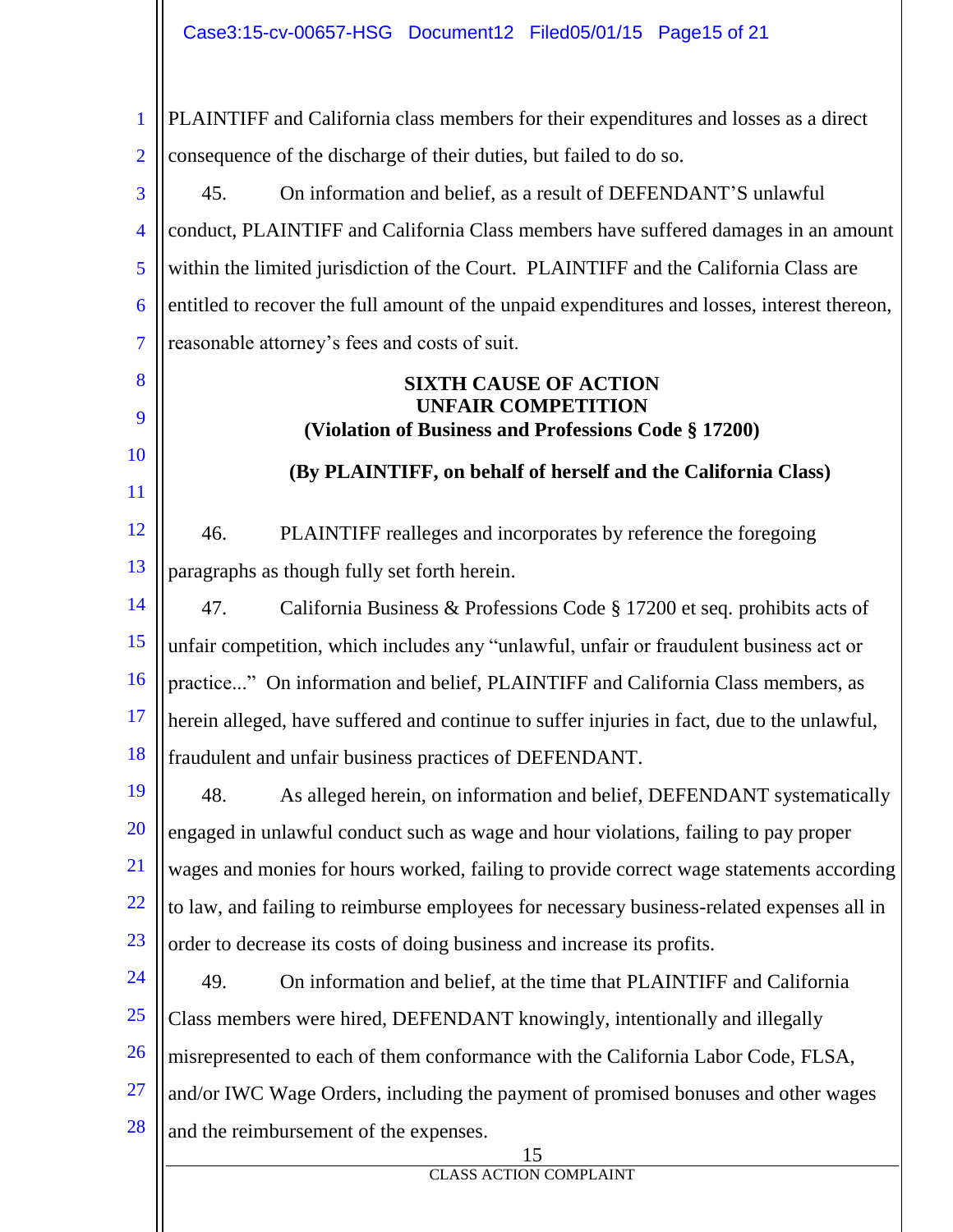#### Case3:15-cv-00657-HSG Document12 Filed05/01/15 Page16 of 21

1 2 3 4 5 6 7 8 50. On information and belief, from the time that PLAINTIFF and California Class members were hired, DEFENDANT failed to comply with the California Labor Code, FLSA and IWC Wage Orders through its actions as herein alleged including, but not limited to its failure to: (1) timely pay all wages due for all hours worked, including overtime wages and bonuses, (2) provide accurate itemized wage statements, (3) pay all wages due and owing within the time specified by the Labor Code and FLSA, (4) pay all accrued wages upon the termination of employment, and (5) provide reimbursement for all business related expenses.

 $\mathbf Q$ 10 11 12 13 14 51. At all times relevant, on information and belief, DEFENDANT intentionally avoided paying to PLAINTIFF and California Class members wages and monies and other financial obligations attached thereto, thereby creating for DEFENDANT an artificially lower cost of doing business in order to undercut competitors and establish and/or gain a greater foothold in the marketplace, all to the detriment of PLAINTIFF and California Class members.

15 16 17 18 52. On information and belief, at all times relevant herein PLAINTIFF and California Class members relied on and believed DEFENDANT'S representations concerning its conformance with the California and federal wage and hour laws, all to their detriment.

19 20 21 22 23 53. On information and belief, as a result of DEFENDANT'S intentional, willful, purposeful, illegal and fraudulent misrepresentation of its conformance with the Labor Code, FLSA, and IWC Wage Orders, PLAINTIFF and California Class members suffered a loss of wages and monies, all in an amount to be shown according to proof at trial. By violating the foregoing statutes and regulations as herein alleged,

24 25 DEFENDANT'S acts constitute unfair, fraudulent and unlawful business practices under Business and Professions Code § 17200 et seq.

26 27 28 54. As a result of the unfair, fraudulent and unlawful business practices of DEFENDANT alleged herein, PLAINTIFF and California Class members are entitled to declaratory relief, injunctive relief, disgorgement, and restitution in an amount according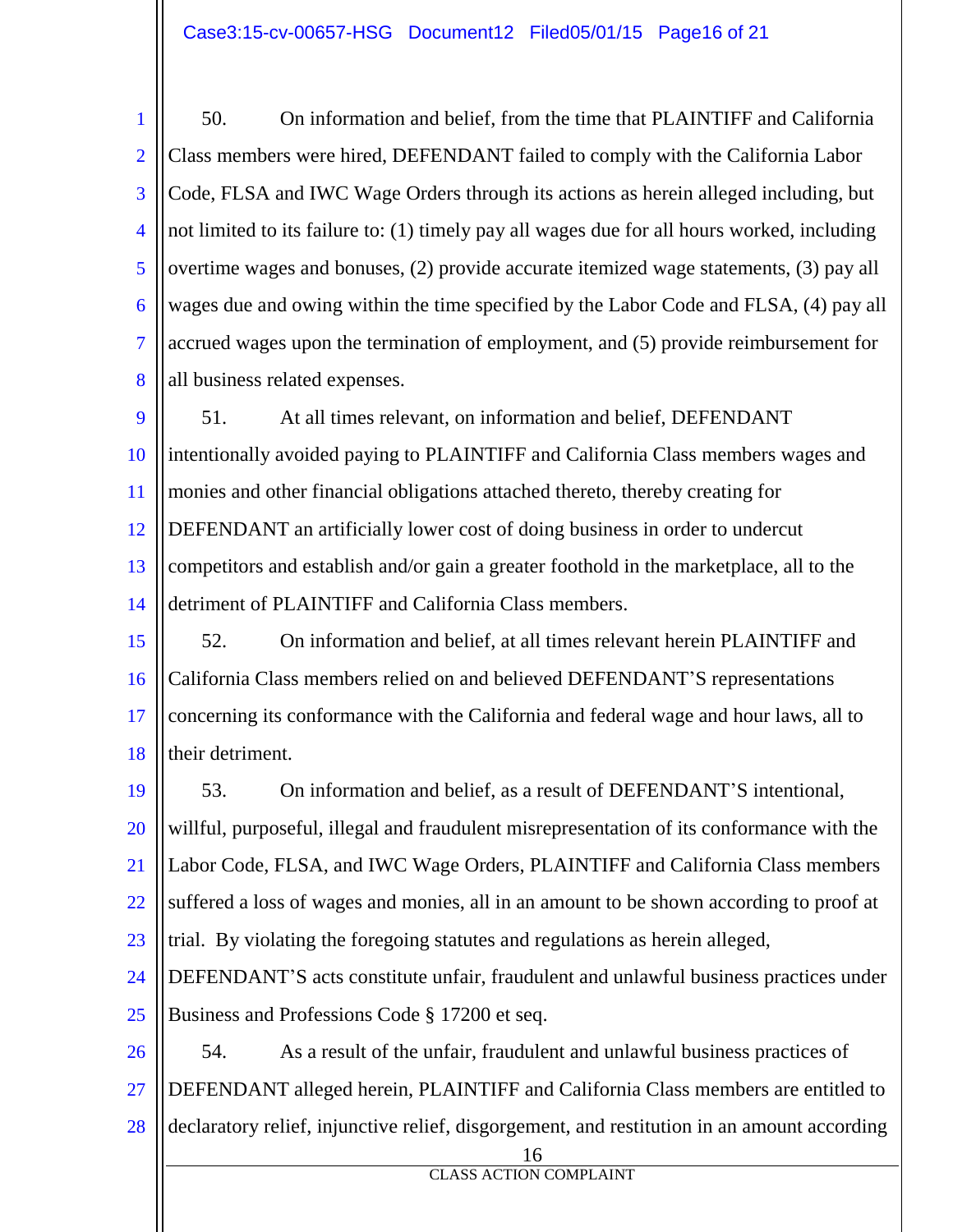#### Case3:15-cv-00657-HSG Document12 Filed05/01/15 Page17 of 21

1 to proof. As private attorneys general under California Civil Code § 1021.5,

4

5

6

7

2 3 PLAINTIFF, on behalf of herself and California Class members, seek to recover any and all attorney's fees incurred herein.

# **SEVENTH CAUSE OF ACTION (Violation of Private Attorney General Act (Labor Code § 2698 et seq.)** (**By PLAINTIFF, On Behalf of All Similarly-Situated Current and Former California Employees of DEFENDANT**)

8 9 55. PLAINTIFF realleges and incorporates by reference the foregoing paragraphs as though fully set forth herein.

10 11 12 13 14 15 16 56. Pursuant to Labor Code § 2699, any provision of the Labor Code that provides for a civil penalty to be assessed and collected by the Labor and Workforce Development Agency ("LWDA") or any of its departments, divisions, commissions, boards, agencies or employees for violation of the code may, as an alternative, be recovered through a civil action brought by an aggrieved employee on behalf of himself or herself and other current or former California employees pursuant to the procedures specified in Labor Code § 2699.3.

17 18 19 20 21 57. PLAINTIFF is an "aggrieved employee" because she was employed by the alleged violators and had the alleged violations committed against her, and therefore is properly suited to represent the interests of other current and former non-exempt California employees of DEFENDANT who had the same or similar violations committed against them.

17 22 23 24 25 26 27 28 58. PLAINTIFF exhausted her administrative remedies and notice requirements by the filing of a letter with the LWDA on or about February 11, 2015, which set forth all of the allegations contained herein. Further, the letter was served on DEFENDANT on the same date. The LWDA did not respond within the 33-day statutory period for the LWDA to respond. Thus, the LWDA did not notify PLAINTIFF and DEFENDANT that it would investigate the allegations. Thus, PLAINTIFF has exhausted her administrative remedies and notice requirements under the Private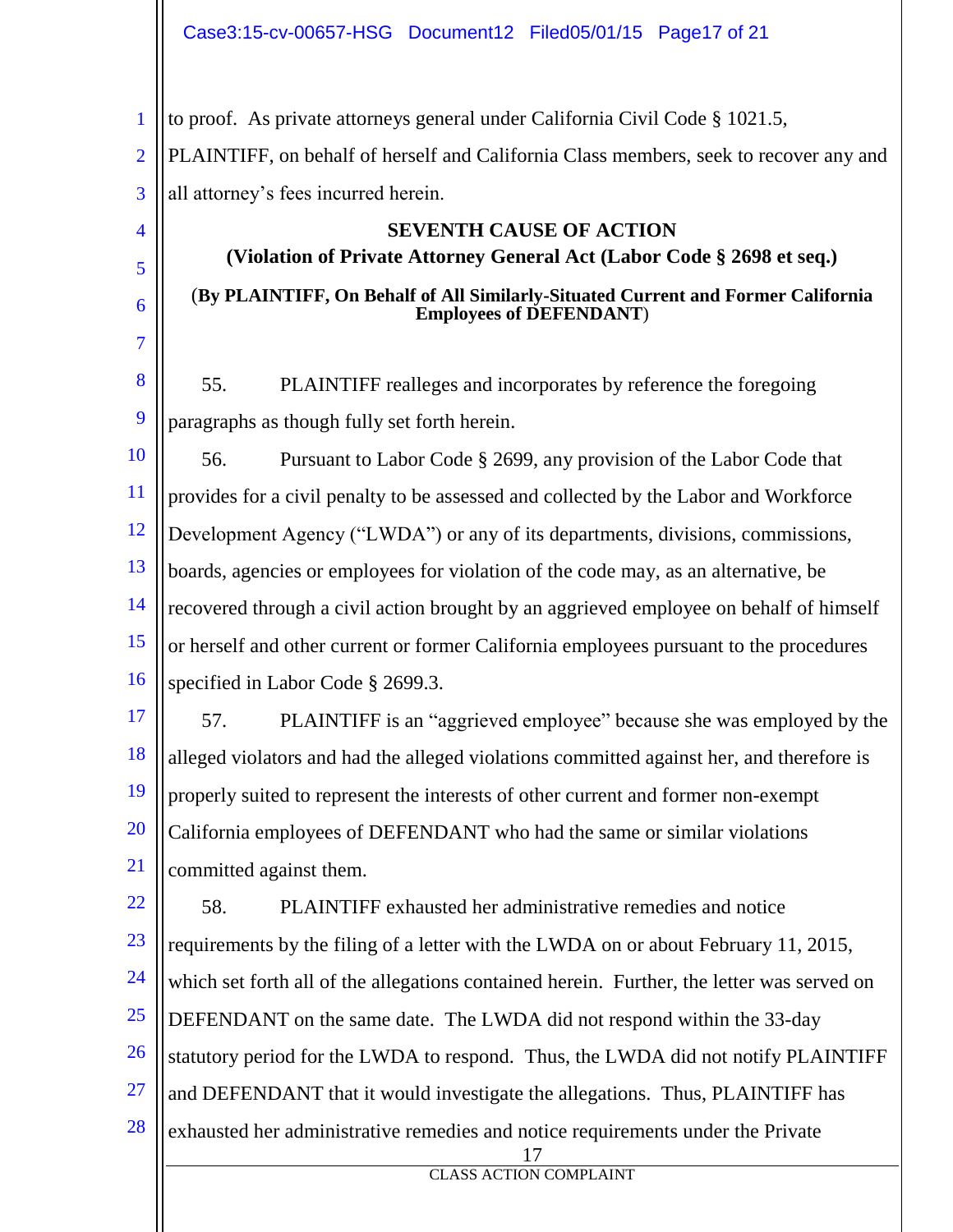1 2 Attorneys General Act and is authorized to pursue this representative action against DEFENDANT pursuant to Labor Code § 2699.3.

3

4 5 6 7 8  $\mathbf Q$ 10 11 12 13 14 59. On information and belief, DEFENDANT failed to maintain accurate records of hours worked for its non-exempt employees and other records including, but not limited to, all wage statements and/or other payroll records that set forth when each work period started and ended, when meal periods were taken, the correct number of hours worked and gross and net wages earned. On further information and belief, DEFENDANT willfully failed to provide accrued wages timely during employment and also timely upon termination of employment, failed to provide wage statements that comply with Labor Code § 226 to California employees as required under the Labor Code and Wage Orders, failed to reimburse employees for business related expenses and failed to provide minimum wages, agreed upon wages and overtime pay to PLAINTIFF and other non-exempt employees who worked in California as required under the Labor Code and Wage Orders, among other things.

15 16 17 18 60. Labor Code § 2699, *et seq.* imposes upon DEFENDANT penalties for violations of Labor Code §§ 201, 202, 203, 204, 210, 226, 226.3, 256, 510, 558, 1174, 1175, 1194, 1197, 1198 and 2802 among other Labor Code provisions and Wage Orders including, but not limited to, other sections alleged herein.

19 20 21 22 23 24 61. Pursuant to Labor Code § 2699 et seq., PLAINTIFF seeks to recover civil penalties and wages on behalf of herself and other current and former employees of DEFENDANT who worked in California. The exact amount of the applicable penalties and wages is unknown at this time, but an amount to be shown according to proof at trial. 62. For bringing this action, PLAINTIFF is entitled to attorney's fees and costs incurred herein.

- 25
- 

#### **PRAYER FOR RELIEF**

26 27 28 WHEREFORE, PLAINTIFF, on behalf of herself and similarly situated current and former non-exempt employees of DEFENDANT, including the California Class, pray for judgment and relief against DEFENDANT as follows:

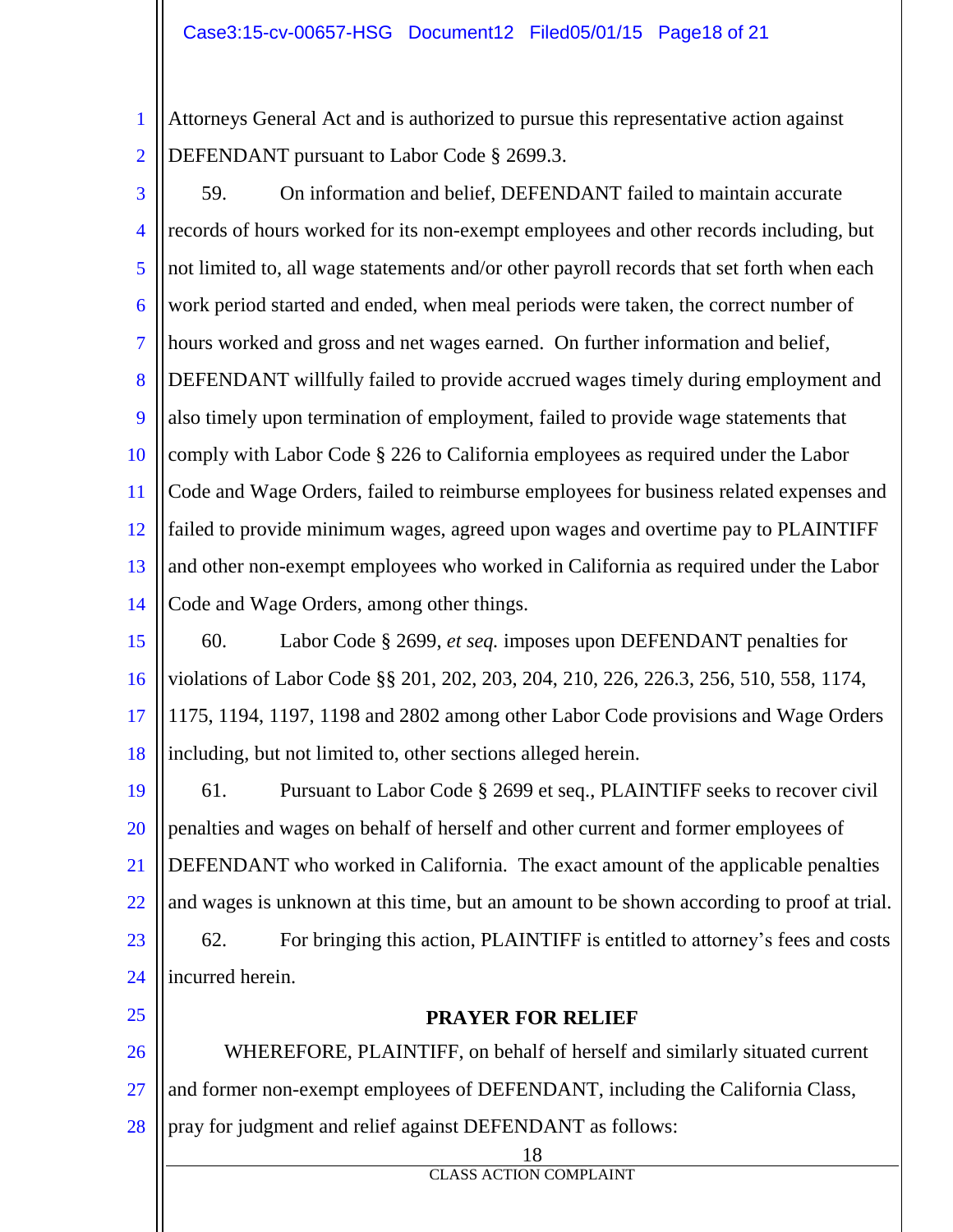| $\mathbf{1}$   | An order certifying that PLAINTIFF may pursue her FLSA claims<br>a.                    |  |  |  |  |  |
|----------------|----------------------------------------------------------------------------------------|--|--|--|--|--|
| $\overline{2}$ | against DEFENDANT as a collective action on behalf of other current and former non-    |  |  |  |  |  |
| 3              | exempt employees of DEFENDANT under 29 U.S.C. § 216(b).                                |  |  |  |  |  |
| $\overline{4}$ | An order certifying that PLAINTIFF may pursue her California state<br>$\mathbf b$ .    |  |  |  |  |  |
| 5              | law claims against DEFENDANT as a class action on behalf of the California Class, the  |  |  |  |  |  |
| 6              | Wage Statement Subclass, the Overtime Wage Subclass, Waiting Time Subclass,            |  |  |  |  |  |
| $\overline{7}$ | Unreimbursed Expenses Subclass and/or the UCL Subclass under Federal Rule of Civil     |  |  |  |  |  |
| 8              | Procedure 23;                                                                          |  |  |  |  |  |
| 9              | An order appointing PLAINTIFF as Class representative and<br>c.                        |  |  |  |  |  |
| 10             | appointing PLAINTIFF'S counsel as Class Counsel;                                       |  |  |  |  |  |
| 11             | For general damages and special damages including, but not limited<br>d.               |  |  |  |  |  |
| 12             | to, unpaid wages, agreed upon wages, overtime wages, and unreimbursed expenses;        |  |  |  |  |  |
| 13             | For reasonable attorney fees, cost of suit, and interest to the extent<br>e.           |  |  |  |  |  |
| 14             | permitted by law, including pursuant to Civil Code § 1021.5, the FLSA and the          |  |  |  |  |  |
| 15             | California Labor Code;                                                                 |  |  |  |  |  |
| 16             | f.<br>For liquidated damages pursuant to the Labor Code and the FLSA;                  |  |  |  |  |  |
| 17             | Penalties under Labor Code sections 226, 203, 2699 (including<br>g.                    |  |  |  |  |  |
| 18             | PAGA penalties sought for violations of Labor Code §§ 201, 202, 203, 204, 210, 226,    |  |  |  |  |  |
| 19             | 226.3, 256, 510, 558, 1174, 1194, 1197, 1198 and 2802) and other applicable Labor Code |  |  |  |  |  |
| 20             | provisions;                                                                            |  |  |  |  |  |
| 21             | For restitution, injunctive relief, declaratory relief and other relief<br>h.          |  |  |  |  |  |
| 22             | provided by Business and Professions Code § 17200 et seq., including a declaratory     |  |  |  |  |  |
| 23             | judgment that DEFENDANT violated Labor Code §§ 201, 202, 203, 204, 226, 226.3, 510     |  |  |  |  |  |
| 24             | and other provisions of the Labor Code, the FLSA, and/or Orders of the Industrial      |  |  |  |  |  |
| 25             | Welfare Commission, and a permanent injunction prohibiting DEFENDANT from future       |  |  |  |  |  |
| 26             | violations of the same laws;                                                           |  |  |  |  |  |
| <u>27</u>      | For an order requiring DEFENDANT to restore and disgorge all<br>i.                     |  |  |  |  |  |
| 28             | funds to PLAINTIFF and California Class members acquired by means of any act or<br>19  |  |  |  |  |  |
|                | <b>CLASS ACTION COMPLAINT</b>                                                          |  |  |  |  |  |
|                |                                                                                        |  |  |  |  |  |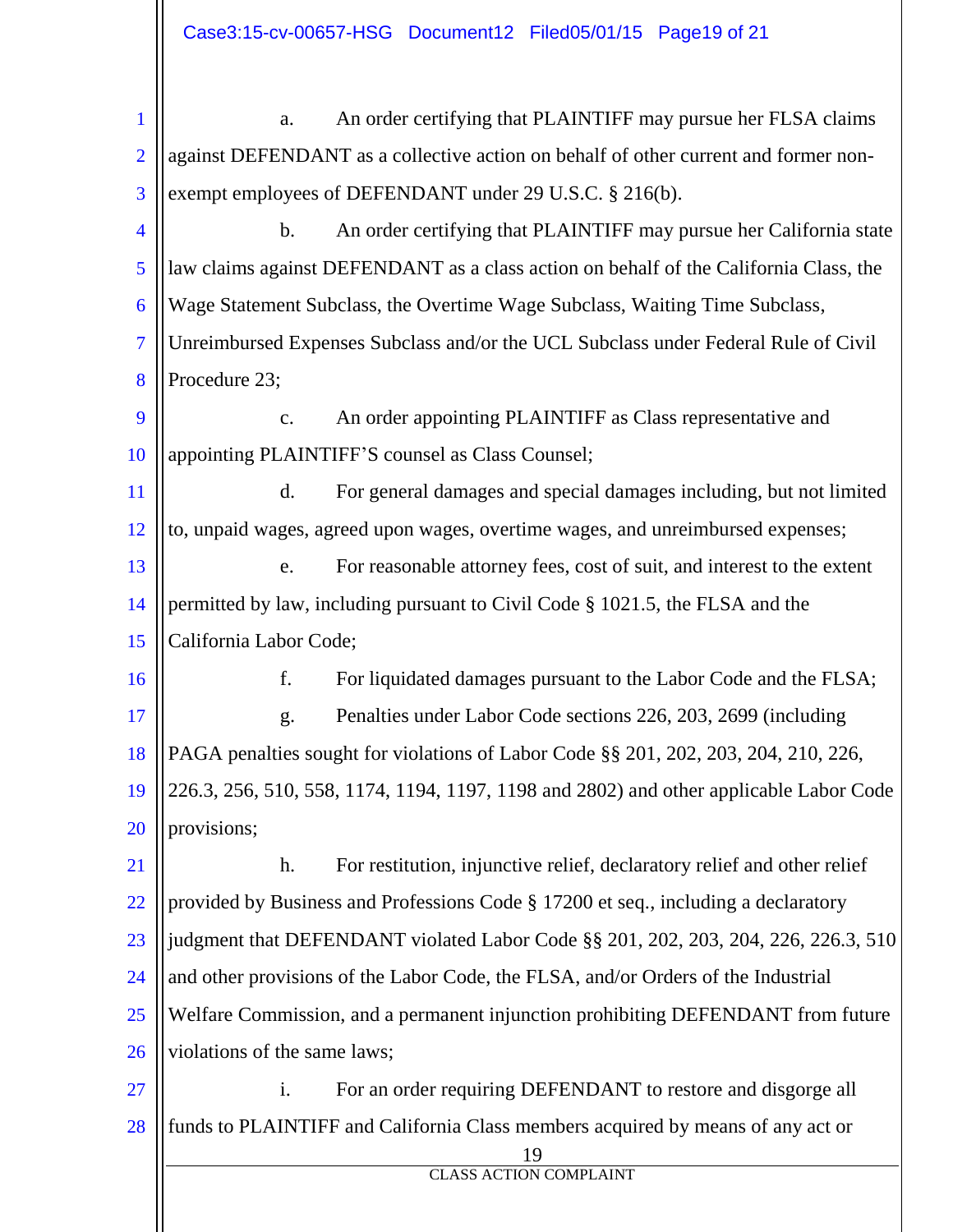|                | Case3:15-cv-00657-HSG Document12 Filed05/01/15 Page20 of 21                            |  |  |  |  |  |  |
|----------------|----------------------------------------------------------------------------------------|--|--|--|--|--|--|
| $\mathbf{1}$   | practice declared by this Court to be unlawful, unfair or fraudulent and, therefore,   |  |  |  |  |  |  |
| $\overline{2}$ | constituting unfair competition under Business and Professions Code § 17200 et seq.;   |  |  |  |  |  |  |
| 3              | $\mathbf{j}$ .<br>For an award of damages in the amount of unpaid compensation         |  |  |  |  |  |  |
| $\overline{4}$ | including, but not limited to unpaid wages, benefits and penalties according to proof, |  |  |  |  |  |  |
| 5              | including interest thereon;                                                            |  |  |  |  |  |  |
| 6              | For an accounting to determine all money wrongfully obtained and<br>k.                 |  |  |  |  |  |  |
| 7              | held by DEFENDANT;                                                                     |  |  |  |  |  |  |
| 8              | 1.<br>For pre- and post-judgment interest, and                                         |  |  |  |  |  |  |
| 9              | For such other relief as the Court deems just and proper.<br>m.                        |  |  |  |  |  |  |
| <b>10</b>      | <b>WOODALL LAW OFFICES</b>                                                             |  |  |  |  |  |  |
| <sup>11</sup>  | DATE: MAY 1, 2015                                                                      |  |  |  |  |  |  |
| 12             |                                                                                        |  |  |  |  |  |  |
| 13             | BY: /S/KEVIN F. WOODALL<br><b>KEVIN F. WOODALL</b>                                     |  |  |  |  |  |  |
| 14             | ATTORNEYS FOR PLAINTIFF, STARVONA<br>HARRIS AND SIMILARLY SITUATED                     |  |  |  |  |  |  |
| 15             | <b>FORMER AND CURRENT EMPLOYEES OF</b><br><b>DEFENDANT</b>                             |  |  |  |  |  |  |
| 16             |                                                                                        |  |  |  |  |  |  |
| 17<br>18       |                                                                                        |  |  |  |  |  |  |
| 19             | <b>JURY TRIAL DEMANDED</b>                                                             |  |  |  |  |  |  |
| <b>20</b>      | A jury trial is hereby demanded by Plaintiff.                                          |  |  |  |  |  |  |
| 21             | <b>WOODALL LAW OFFICES</b><br>DATE:<br>MAY 1, 2015                                     |  |  |  |  |  |  |
| 22             |                                                                                        |  |  |  |  |  |  |
| 23             | BY: /S/ KEVIN F. WOODALL                                                               |  |  |  |  |  |  |
| 24             | <b>KEVIN F. WOODALL</b><br>ATTORNEYS FOR PLAINTIFF, STARVONA                           |  |  |  |  |  |  |
| 25             | HARRIS AND ALL SIMILARLY SITUATED<br>FORMER AND CURRENT EMPLOYEES OF                   |  |  |  |  |  |  |
| 26             | <b>DEFENDANT</b>                                                                       |  |  |  |  |  |  |
| 27             |                                                                                        |  |  |  |  |  |  |
| 28             |                                                                                        |  |  |  |  |  |  |
|                | 20<br><b>CLASS ACTION COMPLAINT</b>                                                    |  |  |  |  |  |  |
|                |                                                                                        |  |  |  |  |  |  |